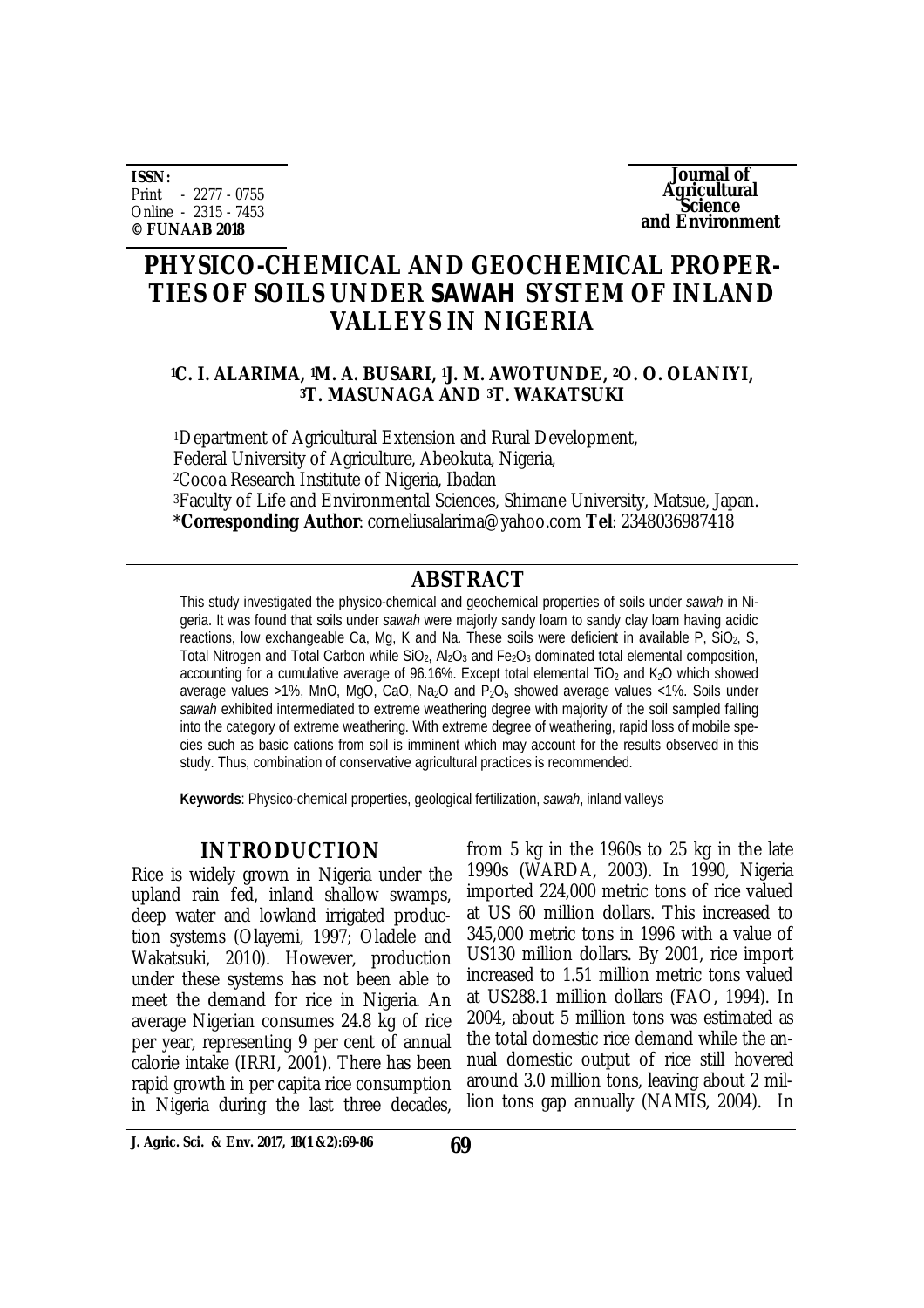2010, Nigeria imported 2.0 million tons of rice mainly from Thailand and 73,000 tons of US parboiled rice, the highest level in the last 30 years (GAIN, 2011). At present, one of the important political-economic goals of the Nigerian government is self-sufficiency in rice production (Bello, 2004).

To improve rice production, attention must be shifted to the Inland Valleys (IVs) available across Nigeria, with high potential for lowland rice production. The values of IVs in crop production have been emphasised, especially for rice and rice-based cropping systems in West Africa (Annan-Afful *et al.,* 2004). The IVs offer considerable potential for agricultural intensification and diversification due to their natural fertility and water availability. Efficient management and sustainable utilization of these inland valleys could, therefore, result in an increase in rice production and reduction in importation. Study has shown that only 15% or less of the total inland valleys in Nigeria has to date been under cultivation despite the agricultural potential of the inland valleys (IITA, 1990; WARDA, 1997; Abe *et al.,* 2007) due to lack of understanding of inland valley ecosystems. Wakatsuki and Masunaga (2005) also reported that the inability to develop the lowland valleys for agriculture in West Africa accounted for the failure in achieving Green Revolution (GR). To this end, *sawah* technology for rice production was introduced to these inland valleys in Nigeria. *Sawah* refers to a levelled and bounded rice field with inlet and outlet for irrigation and drainage (Wakatsuki *et al.,* 1998). According to Wakatsuki and Masunaga (2005), *sawah* is a multifunctional constructed wetland which is a prerequisite for realization of the objectives of GR as well as maintaining a sustainable ecological environment. The geological fertilization

process and nitrogen fixation inherent in *sawah* based rice production system compensate for nutrients losses.

*Sawah* system was introduced in Nigeria in 1986 through on-farm adaptive research in the two research sites of Gara and Gadza inland valleys of Bida (Hirose and Wakatsuki, 2002). On these sites, the Japanese researchers conducted on-farm adaptive and participatory trials on *Sawah* for four years (1986–1990). In partnership with Watershed Initiative in Nigeria, a Non-Governmental Organization (NGO), Agricultural Development Project (ADP), Ministry of Agriculture, Niger state and National Cereals Research Institute (NCRI), the dissemination of the *sawah* technology took off in 2001 from villages previously identified in a diagnostic survey (Oladele and Wakatsuki, 2010). Since then, the dissemination and adoption have continued in other parts of Nigeria.

*Sawah*-based system of rice production was reported to have contributed to the achievement of GR in Asia. The speedy and remarkable scale with which the food problem was solved was unprecedented. This resulted in a substantial reduction in poverty and the beginning of broader economic growth in Asia. With GR, per capita production of rice has increased from 200 kg to more than 250 kg in the last 40 years in Asia. With proper soil management of the IVs, the yield of rice in Nigeria could improve to a level that can favourably compete with Asia thereby meeting the increasing demand for rice and contribute to food security in Nigeria.

As part of efforts to effectively utilize *sawah* technology in improving rice production level and to alleviate persistence shortage in rice supply, there is need to understand the physico-chemical and geochemical properties of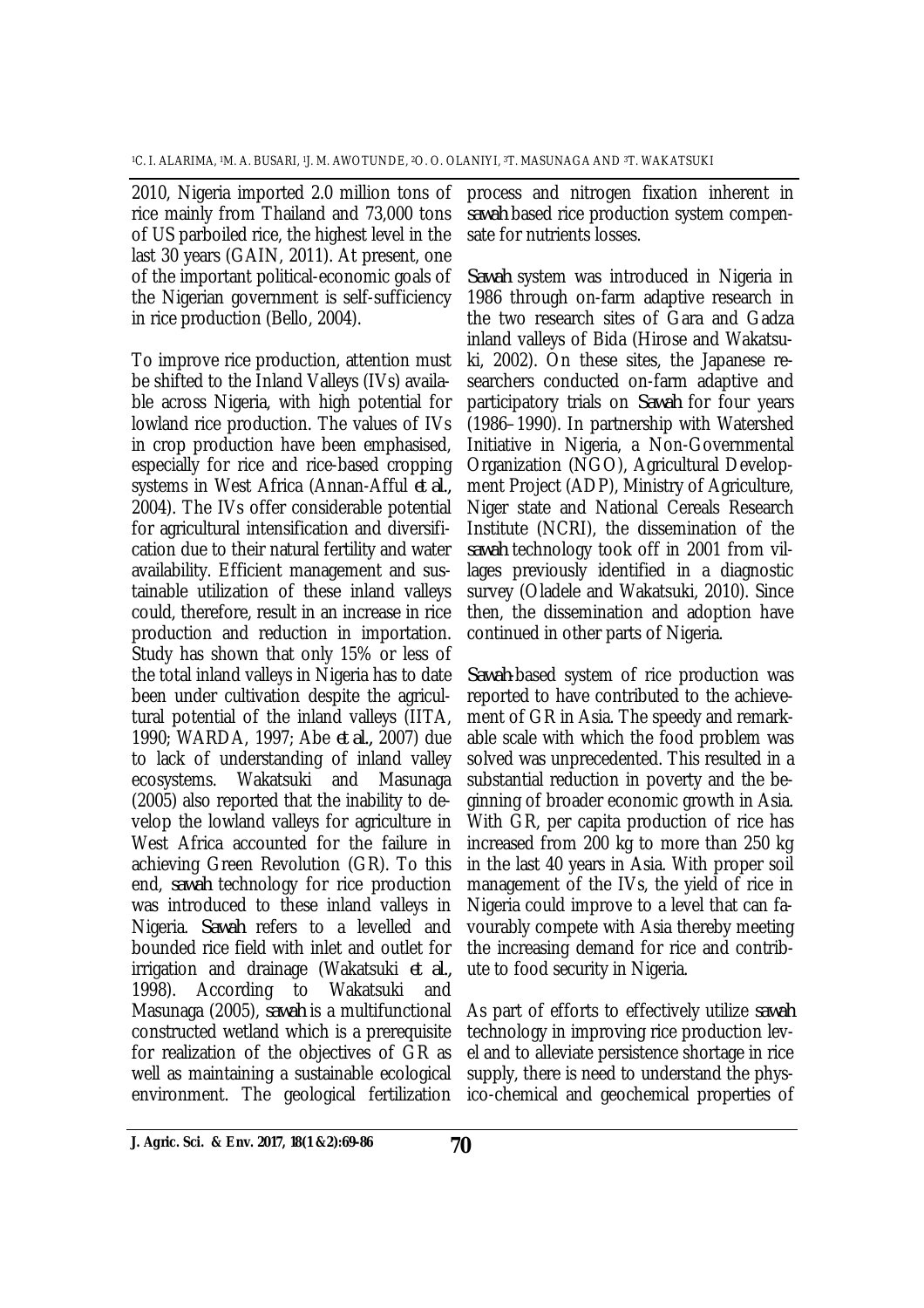the *sawah* soils for the development and management of the inland valley ecosystems in Nigeria. Sustainable management of *sawah* in Nigeria will require a thorough evaluation of the soil fertility that is determined by physico-chemical and geochemical properties of the soils. Despite the importance of the physico-chemical and geochemical properties of the *sawah* soils in Nigeria, little information is available. Although Issaka *et al.,* (1996), Buri *et al.,* (2000) and Abe *et al.,* (2007) conducted some basic soil surveys in inland valleys of West Africa, detailed study on the physico-chemical and geochemical properties of the *sawah* soils in Nigeria is required. This study, therefore, aims at investigating the physico-chemical and geochemical status of the soils under *sawah* in Nigeria. This will provide basic information for sustainable management of soils under *sawah* in Nigeria in order to meet up with the desired increase in rice production as well as rice demand and consumption among Nigerians. This study also provides recommendations for soil management for sustainable *sawah* rice production in Nigeria.

### **MATERIALS AND METHODS** *Study area and soil sampling*

This study was carried out in five states in Nigeria where *sawah* rice production is being practiced. The states are Niger, Kaduna, Kwara, Ebonyi and Ondo. Data used in this study were collected in all the *sawah* sites in these states namely: Bida, Zaria,

Ilorin, Abakaliki, and Akure. The sites are Ejeti, Emir, Etusegi, Nasarafu, Shabamaliki, Sheshibikun, Etundandan, Zaria, Ilorin, Abakaliki (Ishiagu) and Akure as shown in Fig. 1. Soils of the Bida area are of Mesozoic (Cretaceous) origin, and are generally believed to be formed from Nupe sandstone. The soils of Zaria were derived from Basement Complex rocks which are essentially granites, gneisses, migmatites, schists and quartzites that are rich in quartz and low in divalent cations (Wall, 1978). The soils of Ilorin were formed from the Precambrian basement complex rocks and under the grassland savannah forest cover and belong to the soil group called ferruginous soil (Abe *et al.,* 2007). The soils of Abakaliki were derived from Cretaceous black shale and siltstone or shale and limestone (Abe *et al.,* 2007). The soils of Akure were made up of ferruginous tropical soils. Crystalline acid rocks constitute the main parent material of these soils. The main features include a sandy surface horizon underlain by a weakly developed clayey, mottled and occasionally concretionary sub-soil. The soil is however prone to erosion and occasional water logging as a result of the clay sub-soil. The soils have an exceptional clayey texture, but combine good drainage and aeration with good properties of moisture and nutrient retention. The climatic information of the study area is shown in Table 1. Soil samples were collected at depth of 0-15 cm, 15-30 cm, 30- 45 cm and 45-60 cm using auger sampler from all the sites.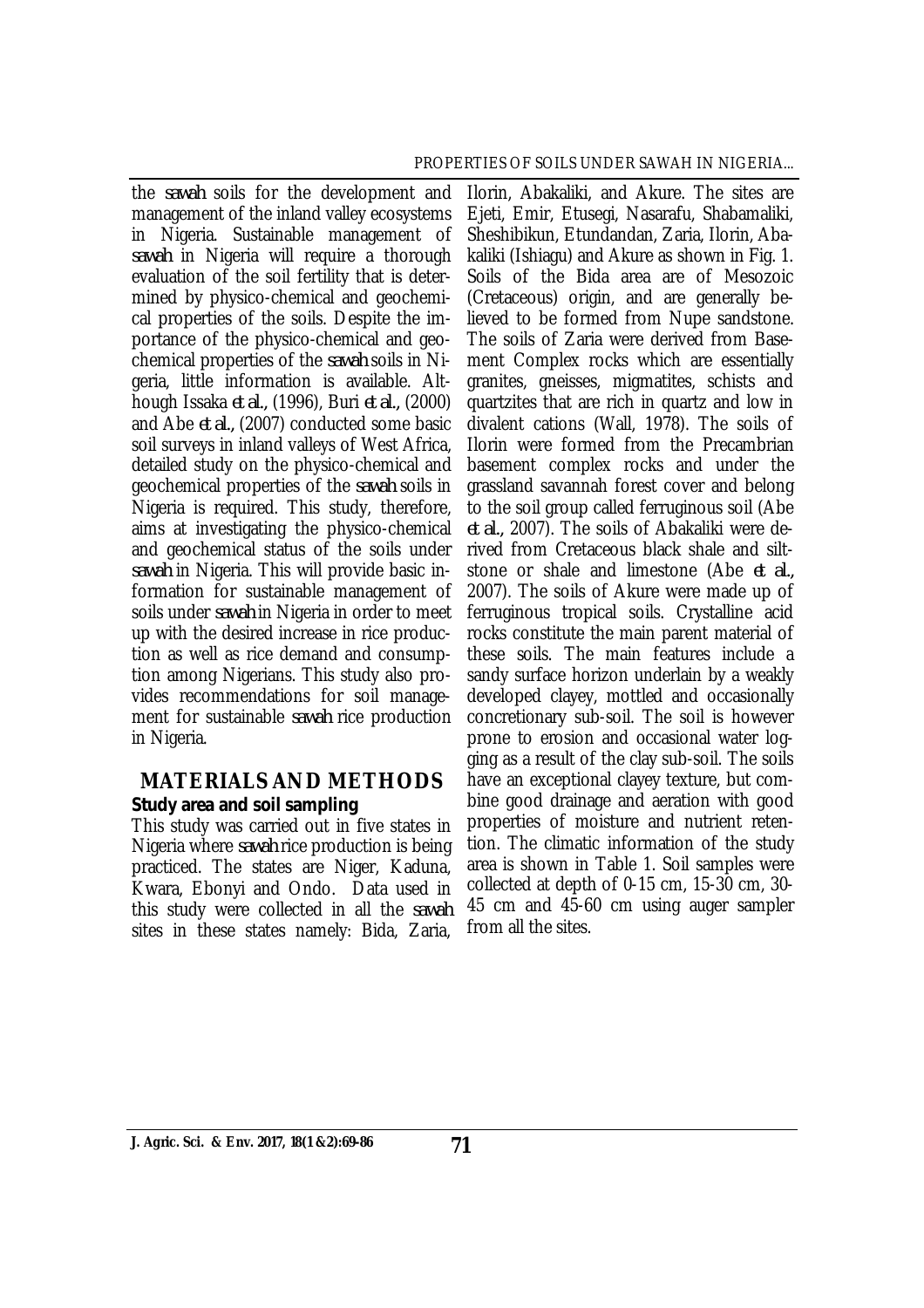

<sup>1</sup>C. I. ALARIMA, 1M. A. BUSARI, 1J. M. AWOTUNDE, 2O. O. OLANIYI, 3T. MASUNAGA AND 3T. WAKATSUKI

**Fig 1: Map of Nigeria showing the study locations**

| Site             | <b>State</b> | Relative<br>hu-<br>midity (%) | Temperature<br>(°C) | Annual Rainfall (mm) | Altitude<br>(m) |
|------------------|--------------|-------------------------------|---------------------|----------------------|-----------------|
| EJT <sub>1</sub> | Niger        |                               |                     |                      | 97              |
| EJT <sub>2</sub> | Niger        |                               |                     |                      | 92              |
| EMR <sub>1</sub> | Niger        |                               |                     |                      | 76              |
| EMR <sub>2</sub> | Niger        | 45 - 87                       | $23 - 34$ .         | 1100 -1200           | 82              |
| ETS <sub>1</sub> | Niger        |                               |                     |                      | 77              |
| ETS <sub>2</sub> | Niger        |                               |                     |                      | 73              |
| <b>NSF</b>       | Niger        |                               |                     |                      | 71              |
| <b>SHB</b>       | Niger        |                               |                     |                      | 91              |
| SHE <sub>1</sub> | Niger        |                               |                     |                      | 71              |
| SHE <sub>2</sub> | Niger        |                               |                     |                      | 76              |
| ETD              | Niger        |                               |                     |                      | 126             |
| ZNK <sub>1</sub> | Kaduna       |                               |                     |                      | 598             |
| ZNK <sub>2</sub> | Kaduna       | 20-85                         | $10 - 42$           | 1000 -1200           | 593             |
| ILA <sub>1</sub> | Kwara        |                               |                     |                      | 384             |
| ILA <sub>2</sub> | Kwara        | 75 - 80                       | $34 - 53$           | 1130-1800            | 381             |
| ILA <sub>3</sub> | Kwara        |                               |                     |                      | 376             |
| ISH <sub>1</sub> | Ebonyi       |                               |                     |                      | 54              |
| ISH <sub>2</sub> | Ebonyi       | $60 - 80$                     | $20 - 38$           | 1500 - 2000          | 47              |
| AKR <sub>1</sub> | Ondo         |                               |                     |                      | 367             |
| AKR <sub>2</sub> | Ondo         | 80                            | 28-31               | 1405 - 2400          | 345             |

Note: EJT = Ejeti; EMR = Emi; ETS = Etusegi; NSF = Nasarafu; SHB = Shabamaliki; SHE = Sheshibikun;  $ETD = Etundandan; ZNK = Zaria, ILA = Ilorin, ISH = Abakaliki (Ishiagu) and AKR = Akure.$ 

**J. Agric. Sci. & Env. 2017, 18(1 &2):69-86**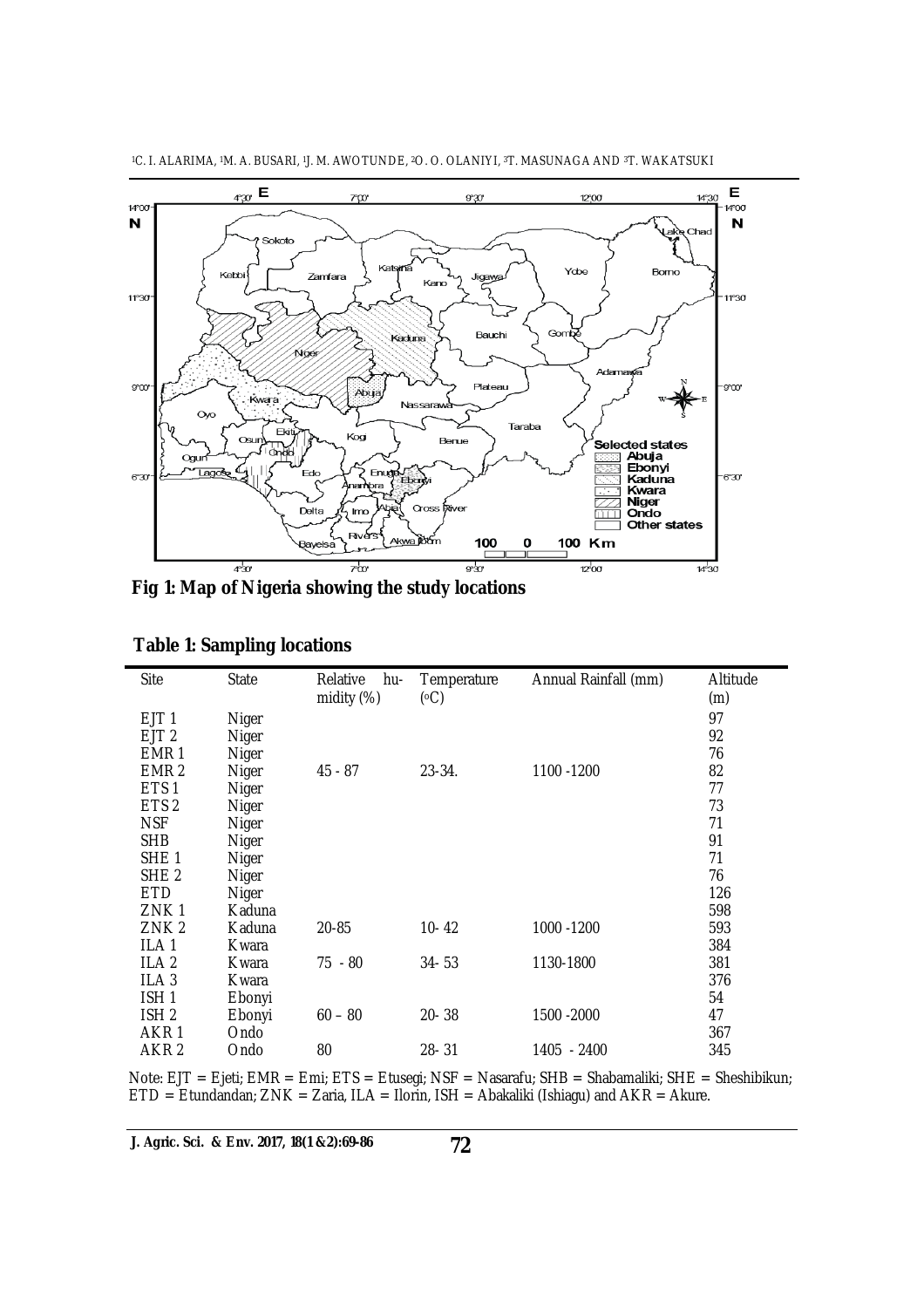#### *Laboratory analyses*

scribed by Nelson and Sommers (1982). For below: Soil samples were air-dried, ground and passed through a 2 mm mesh sieve. Soil pH  $(H<sub>2</sub>O$  and KCI) was measured with a pH meter (with a glass electrode) according to the method recommended by IITA (1979) and Mclean (1982) with a ratio of 1:2.5. Electrical Conductivity (EC) was determined using EC meter with glass electrode with a ratio of 1:5. Exchangeable cations were first extracted with 1M ammonium acetate solution pH 7. Exchangeable Ca (exch. Ca) and exchangeable Mg (exch. Mg) were determined using Inductive Coupled Plasma Atomic Emission Spectroscopy (Shimadzu ICPE 9000, Kyoto, Japan). Exchangeable  $K$  (exch.  $K$ ) and exchangeable Na (exch. Na) were determined using atomic absorption spectrophotometer (AA-680; Shimadzu, Kyoto, Japan). Available phosphorus (avail. P) content was determined by Bray 2 method (Bray & Kurtz, 1945). Available Sulfur (avail. S) was first extracted with Di-potassium Hydrogen Phosphate  $(KH<sub>2</sub>PO<sub>4</sub>)$  and Inductively Coupled Plasma Atomic Emission Spectroscopy (Shimadzu ICPE 9000, Kyoto, Japan) was used to determine the avail. S. Available Silica (avail.  $SiO<sub>2</sub>$ ) was determined by colorimetric molybdenum blue method by extracting with acetate buffer with ascorbic acid as described by Yanai *et al.,* (1996). Soil was extracted with 1M acetate buffer at pH 4.0 at a ratio of 1:10 for 5 hours at 40oC with occasional shaking. After filtration with dry filter paper no 6, the concentration of Si was determined using the colorimetric molybdenum blue method. Total Carbon (TC) and Total Nitrogen (TN) were determined by the dry combustion method using N-C analyzer (MT-700 J-Science Co. Ltd., Kyoto, Japan) based on the same principle de-

particle size distribution, sieving was employed to determine coarse sand (2.0-0.2 mm) and fine sand (0.2-0.02 mm), and the pipette method was used for silt (0.02-0.002 mm) and clay (<0.002 mm). Total elements were analysed using X-ray Fluorescence Spectrometry (XRF). The dried soil samples were ground for 20 minutes in an automatic agate mortar and pestle. Total  $SiO<sub>2</sub>$ , TiO<sub>2</sub>,  $\overline{Al}_2O_3$ , Fe<sub>2</sub>O<sub>3</sub> (total iron expressed as Fe<sub>2</sub>O<sub>3</sub>), MnO, Na<sub>2</sub>O, MgO, K<sub>2</sub>O, CaO, and P<sub>2</sub>O<sub>5</sub> abundance in the samples were determined by XRF in the Department of Geoscience, Shimane University, using a RIX-2000 spectrometer (Rigaku Denki Co. Ltd.) equipped with Rh-anode X-ray tube. All samples were made on pressed powder disks, following Ogasawara (1987). Powdered soil samples were ignited at 1050 <sup>o</sup>C prior to major element analyses. Loss on Ignition (LOI) of samples was determined before preparing glass beads. A 1.8 g sample of soil was mixed with 3.6 g flux powder (a mixture of Li2B4O7: LiBo2 at ratio of 4:1), placed in a platinum crucible and put in a bead sampler machine (NT-2000, Tokyo Kagaku, Co) for making glass beads. The glass beads of soil samples were then placed in an XRF spectrometer (RIX-2000 spectrometer, Rigaku Denki Co. Ltd.) to determine major elements content. Ten elements (Si, Fe, Al, Ti, Mn, Mg, Ca, Na, K, and P) were analysed.

#### *Weathering degree*

The degree of weathering was determined by calculating the Chemical Index Alteration (CIA) (Fedo *et al.,* 1995). The CIA reflects the proportion of primary and secondary minerals measured in soil samples and provides accurate measure of the degree of chemical weathering (Nesbitt and Young, 1982). This was calculated using the formula

CIA = Al2O<sup>3</sup> / (Al2O<sup>3</sup> + CaO + Na2O + K2O) ………………. (1)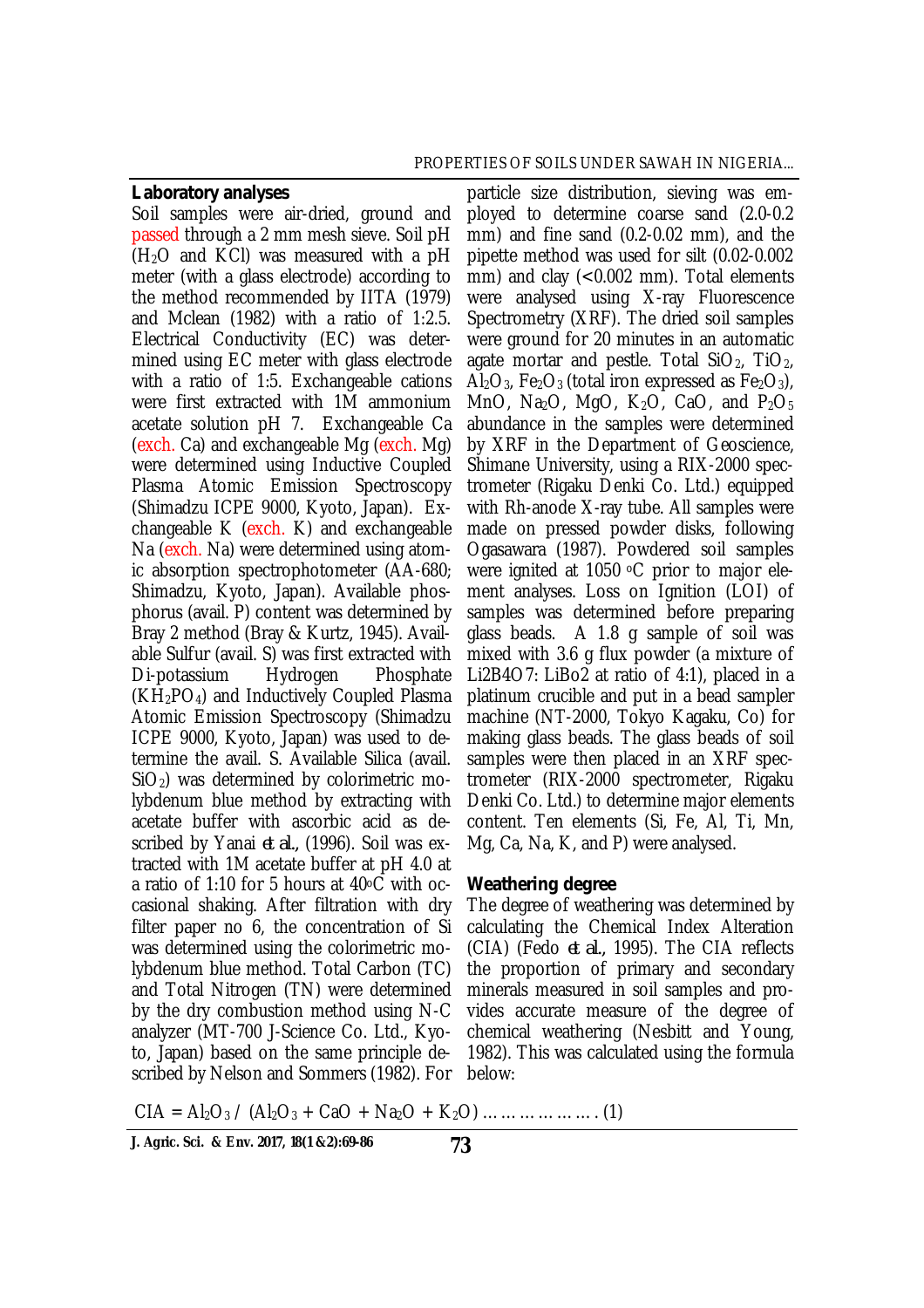The mineral alteration is regarded as low when CIA is in range of 50 to 60, intermediate when it is between 60 and 80 and extreme for CIA greater than 80 (Fedo *et al.,* 1995).

### *Statistical analysis*

Statistical analysis was performed to determine the relationships between the soil fertility characteristics. Correlation analysis was used to determine the relationship that existed among soil fertility properties using the Statistical Package for Social Science (SPSS version 16).

### **RESULTS**

# *Topsoil physico-chemical and geochemical properties*

### *Soil particle size of soil texture*

The result of the study showed that *sawah* topsoils in Nigeria are majorly sandy loam to sandy clay loam in nature (Table 2) with average sand content of 60.60%. Majority of the sites had values above 50% except in ETS 2, AKR 2, EMR 1 and EJT 1 with 35%, 45%, 48% and 24% sand, respectively. The soils were low in both clay and silt with average values of 19.22% and 20.18%, respectively. Sand content across all the sampling sites ranged between 24.31% and 81.99%, silt content ranged between 9.18% and 52.94% while clay content ranged between 5.38% and 36.36%. As shown in Table 2, the topsoils are categorised as sandclay loam found in AKR 1, EMR 1, EMR 2 and ILA 3; sandy clay found in AKR 2, silty loam found in EJT 1, loamy sand found in EJT 2 and ZNK 2; clay loam found ETS 2 and sandy loam found in ETS 1, ILA 1, ILA 2, NSF, SHB 1, ZNK 1, ISH 1, ISH 2, SHE 1, SHE 2 and ETD. In most cases, sand is higher than clay and silt added together.

#### *Chemical characteristics*

Generally, the soils under *sawah* in Nigeria showed low topsoil pH values. Topsoil pH ranged between 4.6 and 6.8 with a mean value of 5.2 for in  $H_2O$ . Topsoil pH in KCl ranged between 3.7 and 5.8 with a mean value of 4.2. Both pH in  $H_2O$  and pH in KCl followed the same trend across the sampled soils. The pH was found to be moderately acidic to slightly acidic in the study area with few exceptions in Akure sites that showed slightly alkaline pH. Topsoil Electrical Conductivity (EC) values ranged between 0.007 dSm-1 and 0.066 dSm-1 with average of 0.016 dSm-1. Although the values are low, the EC falls within the recommended limit of 0 - 4.0 dSm-1 for crop production. As shown in Table 3, topsoil exch. Ca ranged between 0.57 cmol kg-1 and 21.22 cmol kg-1 with topsoil average of 3.51 cmol kg-1. The values of exch. Ca were generally low across all the sampling locations. Highest value of exch. Ca was observed in Akure sites. Exch. K content of topsoil was low with mean content of 0.32 cmol kg-1. Exch. K showed a range of between 0.12 cmol kg-1 and 0.60 cmol kg-1 with topsoil average of 0.32 cmol kg-1. Soils under *Sawah* in Nigeria are characterised by low exch. K with highest values observed in Akure. Exch. Mg was low. The topsoil exch. Mg ranged between 0.11 cmol kg-1 and 5.63 cmol kg-1 with topsoil average of 0.99 cmol kg-1. Topsoil exch. Na ranged between 0.09 cmol kg-1 and 1.49 cmol kg-1 and with topsoil average of 0.37 cmol kg-1. Ex. Na was generally low in soils under *sawah* in Nigeria. Topsoil Avail. P was low, ranging from 4.36 mg kg $-1$  to 323.35 mg kg $-1$  with topsoil average of 41.12 mg kg-1. There was considerably high avail. P in AKR 1 and 2. AKR 1 and 2 are located in the Southwest part of Nigeria. This high value agreed with Issaka *et al.,* (1996) that reported that soils in Southwest Nigeria had high Avail. P com-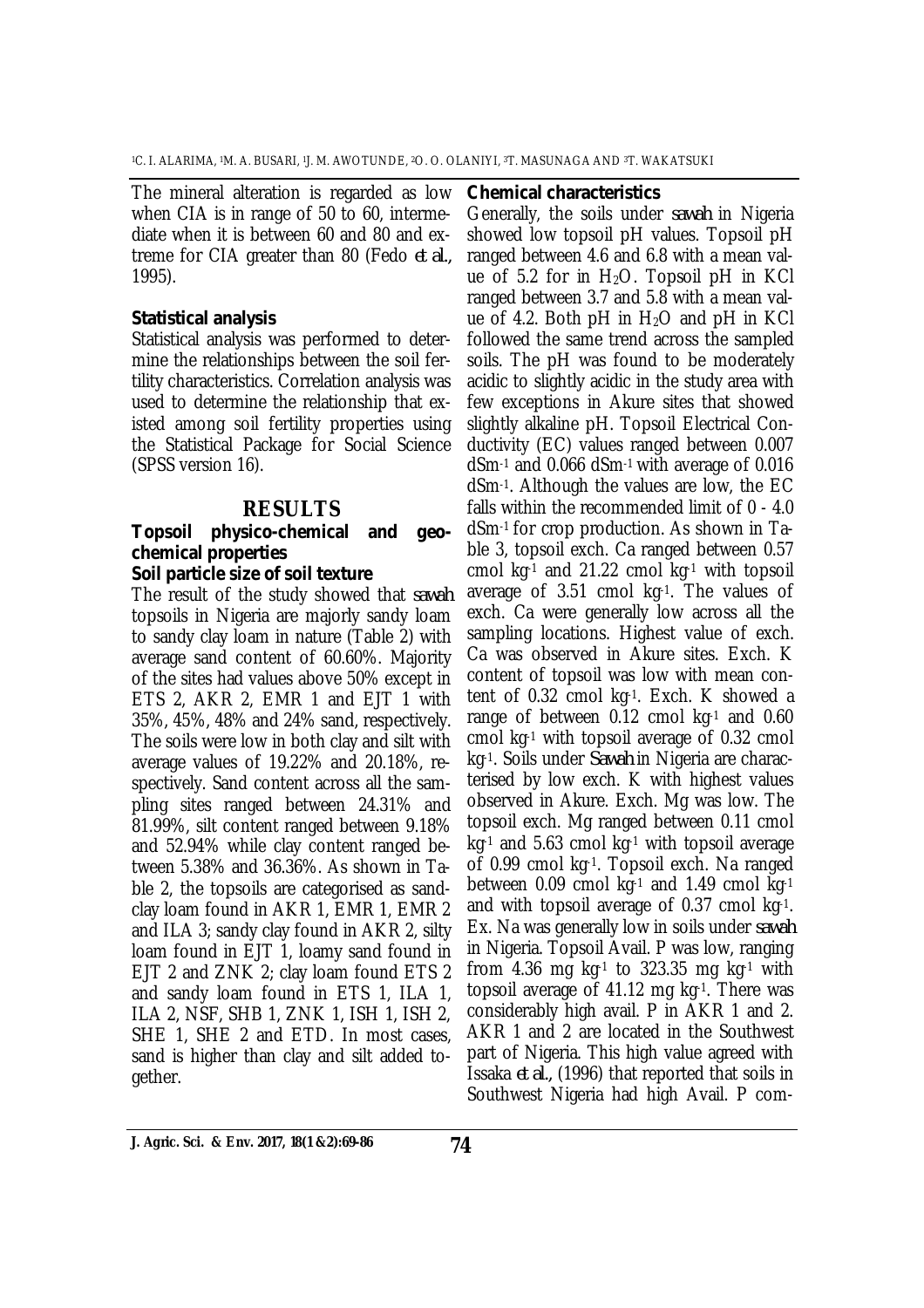pared to other inland valleys in West Africa. Topsoil avail.  $SiO<sub>2</sub>$  values ranged between 24.65 mg kg $^{-1}$  and 688.46 mg kg $^{-1}$  with topsoil average of 130.71 mg kg-1. There was considerably high avail.  $SiO<sub>2</sub>$  in Akure which considerably affected the average value. Avail. S level was generally low across all the sampling locations compared to the critical level of 8 mg kg-1 as recommended by Yamaguchi (1997). Topsoil avail. S values ranged between 3.56 mg kg-1 and 31.25 mg kg-1 with topsoil mean value of 9.57 mg kg-1. Although the average value is higher than the critical level, however majority of the sites have values below the critical level. Highest value of avail. S was observed in Akure sites which considerably affected the average value. The content of TN was generally low in soils under *sawah* in Nigeria. The content of topsoil TN ranged between 0.24 g kg-1 and 3.01 g kg-1 with topsoil average value of 0.80 g kg-1. Following a similar trend, topsoil TC can be categorised as low. The content of TC ranged between 2.94 g kg-1 and 29.10 g kg-1 with topsoil average value of 8.97 g kg-1.

### *Geochemical properties and weathering degree*

The result of the study as shown in Table 3 revealed that topsoil total elemental  $SiO<sub>2</sub>$ ranged between 67.57% and 94.47% in soils under *sawah*. The average topsoil  $SiO<sub>2</sub>$  is

85.96%. Majority of the locations sampled had values above the average.  $TiO<sub>2</sub>$  ranged between 0.60% and 6.39% with an average of 1.77%. Majority of the locations sampled had values above the average  $TiO<sub>2</sub>$  value.  $Al_2O_3$  values ranged between 2.60 % and 13.63% with a mean of 7.61%. Fe<sub>2</sub>O<sub>3</sub> ranged between 0.49% and 9.18% with an average of 2.59%. The average value of MnO was 0.06% and ranged between 0.02% and 0.27%. MgO ranged between 0.06% and 0.70% with an average of 0.18%. CaO values ranged between 0.08% and 1.83% with a mean of 0.33%. Na<sub>2</sub>O ranged between 0.17% and 1.24% with an average of 0.42%. The result of the soils in Nigeria with average of 1.05%.  $P_2O_5$  values on the other hand ranged between 0.01% and 0.23% with a mean of 0.04%. The result also showed that  $SiO<sub>2</sub>$  Al<sub>2</sub>O<sub>3</sub> and Fe<sub>2</sub>O<sub>3</sub> dominated, total elemental composition accounting for a cumulative average of 96.16%. Except  $TiO<sub>2</sub>$  and  $K<sub>2</sub>O$  which showed average values  $>1\%$ , MnO, MgO, CaO, Na<sub>2</sub>O and  $P_2O_5$  showed average values < 1%. The result of the study further revealed that soils under *sawah* have CIA values ranging from 67.45 and 91.50. Based on the interpretation of CIA value as prescribed by Fedo *et al.,* (1995), soils under *sawah* in Nigeria exhibited intermediated (CIA 60 - 80) to extreme degree weathering  $(CIA > 80)$ .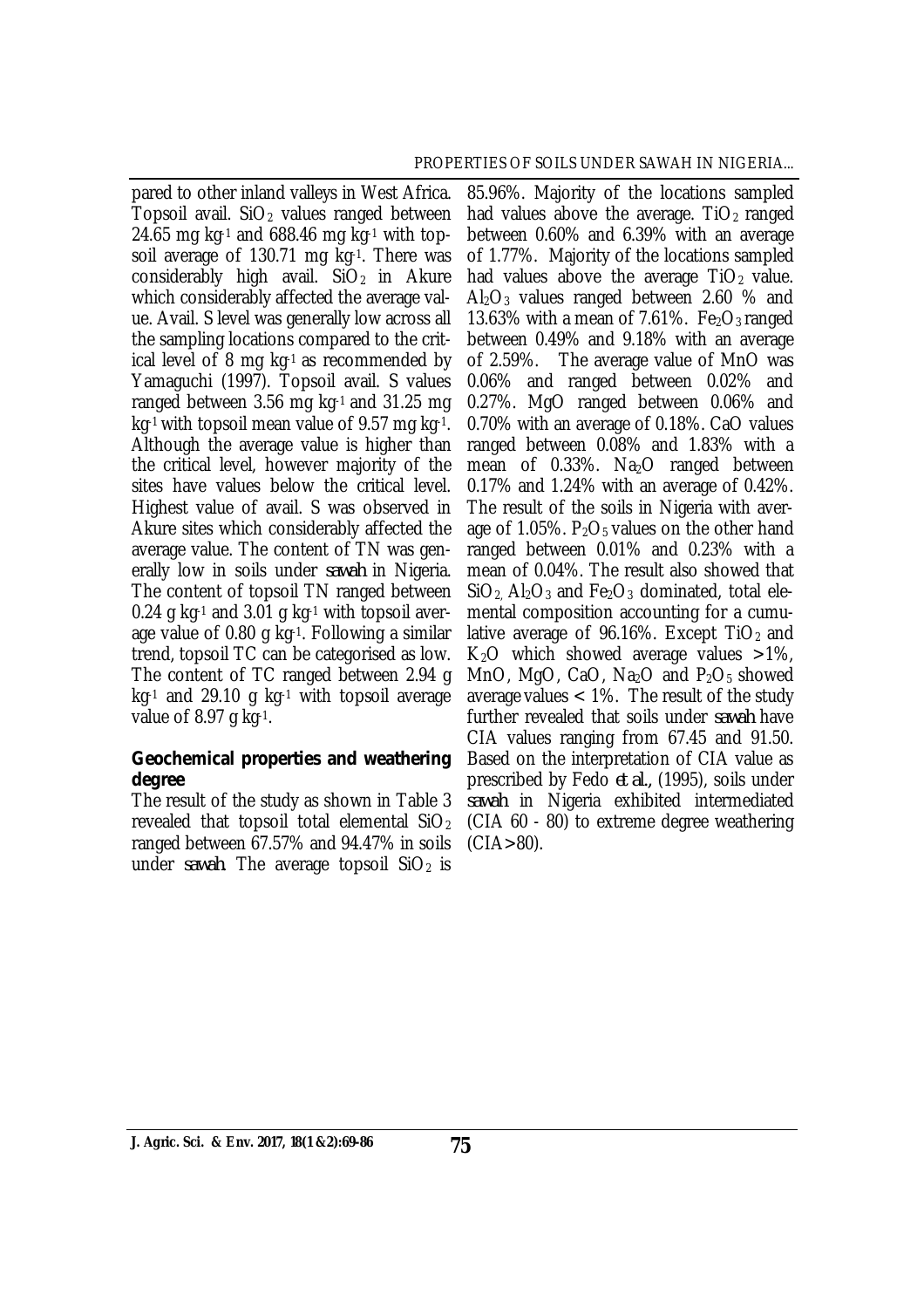| <b>Textural Class</b><br>Sandy clay loam<br>Sandy clay loam<br>Sandy clay loam<br>Sand clay loam<br>Loamy sand<br>Loamy sand<br>Sandy loam<br>Sandy loam<br>Sandy loam<br>Sandy loam<br>Sandy loam<br>Sandy loam<br>Sandy loam<br>Sandy loam<br>Sandy loam<br>Sandy clay<br>Clay loam<br>Silt loam<br>45.05<br>47.75<br>57.72<br>68.45<br>54.60<br>55.13<br>55.42<br>79.86<br>60.46<br>35.28<br>64.72<br>77.44<br>81.99<br>73.09<br>63.23<br>75.97<br>67.84<br>Sand<br>(%)<br>24.31<br>F.Sand<br>(%)<br>27.28<br>23.00<br>53.73<br>43.58<br>44.58<br>52.00<br>34.17<br>27.44<br>29.06<br>30.69<br>37.85<br>31.53<br>52.55<br>62.12<br>50.02<br>55.67<br>52.27<br>32.81 | Sandy loam<br>Sandy loam<br>63.62<br>60.09<br>49.93<br>56.85<br>13.69<br>3.24                                                                                                                                                                                                                                 |
|------------------------------------------------------------------------------------------------------------------------------------------------------------------------------------------------------------------------------------------------------------------------------------------------------------------------------------------------------------------------------------------------------------------------------------------------------------------------------------------------------------------------------------------------------------------------------------------------------------------------------------------------------------------------|---------------------------------------------------------------------------------------------------------------------------------------------------------------------------------------------------------------------------------------------------------------------------------------------------------------|
|                                                                                                                                                                                                                                                                                                                                                                                                                                                                                                                                                                                                                                                                        |                                                                                                                                                                                                                                                                                                               |
|                                                                                                                                                                                                                                                                                                                                                                                                                                                                                                                                                                                                                                                                        |                                                                                                                                                                                                                                                                                                               |
|                                                                                                                                                                                                                                                                                                                                                                                                                                                                                                                                                                                                                                                                        |                                                                                                                                                                                                                                                                                                               |
| C.Sand<br>(%)<br>26.14<br>38.13<br>23.08<br>35.95<br>12.24<br>15.88<br>24.44<br>33.20<br>24.89<br>12.17<br>41.01<br>25.54<br>19.87<br>3.15<br>4.17<br>5.72<br>1.31<br>111                                                                                                                                                                                                                                                                                                                                                                                                                                                                                              |                                                                                                                                                                                                                                                                                                               |
| 14.75<br>29.45<br>24.43<br>10.95<br>19.13<br>24.42<br>19.40<br>12.88<br>13.95<br>27.30<br>28.36<br>14.64<br>11.98<br>52.94<br>15.37<br>20.31<br>13.21<br>9.18<br>5€                                                                                                                                                                                                                                                                                                                                                                                                                                                                                                    |                                                                                                                                                                                                                                                                                                               |
| 16.15<br>20.16<br>23.89<br>22.75<br>22.79<br>25.60<br>14.99<br>36.36<br>29.50<br>18.95<br>34.64<br>20.97<br>13.07<br>13.37<br>5.38<br>16.91<br>6.03<br>7.51                                                                                                                                                                                                                                                                                                                                                                                                                                                                                                            | 19.40<br>15.96                                                                                                                                                                                                                                                                                                |
| 11.99<br>13.06<br>12.08<br>10.18<br>10.96<br>11.28<br>11.76<br>12.28<br>12.63<br>11.00<br>11.09<br>$\zeta$<br>11.06<br>11.67<br>10.52<br>16.04<br>11.03<br>13.21<br>9.67                                                                                                                                                                                                                                                                                                                                                                                                                                                                                               |                                                                                                                                                                                                                                                                                                               |
| 17.86<br>4.70<br>5.47<br>4.38<br>6.55<br>6.25<br>3.05<br>3.85<br>7.20<br>9.38<br>3.66                                                                                                                                                                                                                                                                                                                                                                                                                                                                                                                                                                                  |                                                                                                                                                                                                                                                                                                               |
| 29.10<br>15.04<br>14.94<br>10.37<br>10.23<br>는 흥<br>9.81<br>7.37                                                                                                                                                                                                                                                                                                                                                                                                                                                                                                                                                                                                       |                                                                                                                                                                                                                                                                                                               |
| 로홍<br>1.49<br>0.36<br>0.45<br>0.43<br>56<br>0.29<br>0.60<br>0.93<br>1.36<br>0.24<br>0.94<br>0.33<br>3.01<br>0.57<br>0.87<br>1.27<br>0.57<br>0.71<br>ö                                                                                                                                                                                                                                                                                                                                                                                                                                                                                                                  |                                                                                                                                                                                                                                                                                                               |
| Avail S<br>(mg kg-1)<br>28.67<br>31.25<br>10.88<br>10.44<br>6.75<br>5.15<br>7.18<br>6.95<br>7.78<br>9.45<br>5.85<br>3.56<br>8.39<br>5.07<br>6.33<br>6.84<br>9.87<br>6.71                                                                                                                                                                                                                                                                                                                                                                                                                                                                                               | 8.06<br>6.24                                                                                                                                                                                                                                                                                                  |
| Avail SiO <sub>2</sub><br>(mg kg <sup>-1)</sup><br>135.60<br>688.46<br>145.10<br>260.30<br>106.39<br>130.11<br>107.57<br>174.44<br>24.65<br>81.11<br>89.43<br>28.25<br>63.42<br>53.24<br>39.73<br>77.98<br>54.62<br>55.01                                                                                                                                                                                                                                                                                                                                                                                                                                              | 16.98<br>23.95<br>10.14<br>11.28<br>2.94<br>7.22<br>0.29<br>0.64<br>224.34<br>74.36<br>63.25<br>6.06<br>0.16<br>0.29<br>54<br>0.31<br>ö<br>0.13<br>0.21<br>1.50<br>58<br>5<br>0.01<br>0.01<br>4.05<br>3.96<br>4.75<br>5.97<br>SHE <sub>2</sub><br>ETD <sub>1</sub><br>$\mathsf{P}$<br>$\overline{\mathbf{c}}$ |
| Bray-2 P<br>(mg kg-1)<br>323.35<br>12.96<br>12.77<br>10.79<br>29.26<br>54.95<br>32.59<br>15.85<br>19.03<br>34.54<br>20.58<br>90.21<br>21.87<br>49.21<br>6.95<br>5.46<br>8.30<br>4.36                                                                                                                                                                                                                                                                                                                                                                                                                                                                                   |                                                                                                                                                                                                                                                                                                               |
| 0.49<br>0.16<br>0.75<br>1.49<br>0.22<br>0.37<br>0.40<br>0.42<br>0.29<br>0.26<br>0.16<br>0.28<br>0.56<br>0.09<br>0.14<br>0.22<br>0.41<br>0.27<br>ž                                                                                                                                                                                                                                                                                                                                                                                                                                                                                                                      |                                                                                                                                                                                                                                                                                                               |
| 0.79<br>5.63<br>0.63<br>1.12<br>1.19<br>0.89<br>1.73<br>0.13<br>0.35<br>0.43<br>0.54<br>0.62<br>0.11<br>Σů<br>2.74<br>0.77<br>0.37<br>0.54<br>0.41                                                                                                                                                                                                                                                                                                                                                                                                                                                                                                                     |                                                                                                                                                                                                                                                                                                               |
| ngeable cations (cmol kg·<br>1)<br>0.16<br>0.15<br>0.48<br>0.49<br>0.12<br>0.48<br>0.13<br>0.19<br>0.13<br>0.40<br>0.36<br>0.36<br>0.58<br>0.60<br>S.<br>0.37<br>0.27<br>0.31<br>×<br>Õ                                                                                                                                                                                                                                                                                                                                                                                                                                                                                |                                                                                                                                                                                                                                                                                                               |
| Exchar<br>21.22<br>3.56<br>2.75<br>7.11<br>1.72<br>2.09<br>2.29<br>5.79<br>2.32<br>1.77<br>3.54<br>2.74<br>1.47<br>2.34<br>1.83<br>0.58<br>1.37<br>0.57<br>ී                                                                                                                                                                                                                                                                                                                                                                                                                                                                                                           |                                                                                                                                                                                                                                                                                                               |
| EC<br>(d.Sm <sup>-1</sup> )<br>0.03<br>0.07<br>0.02<br>0.02<br>0.02<br>0.02<br>0.01<br>0.01<br>0.01<br>0.01<br>0.01<br>0.01<br>0.01<br>0.01<br>0.01<br>0.01<br>0.01<br>0.01                                                                                                                                                                                                                                                                                                                                                                                                                                                                                            |                                                                                                                                                                                                                                                                                                               |
| 5.75<br>4.28<br>3.79<br>4.65<br>3.73<br>4.03<br>4.76<br>3.95<br>4.23<br>4.02<br>4.55<br>4.24<br>4.42<br>4.12<br>3.74<br>3.92<br>Č<br>4.34<br>3.91                                                                                                                                                                                                                                                                                                                                                                                                                                                                                                                      |                                                                                                                                                                                                                                                                                                               |
| 玉<br>$\vec{r}$<br>5.42<br>4.85<br>5.25<br>5.13<br>6.43<br>4.93<br>4.75<br>4.98<br>4.86<br>4.64<br>4.79<br>4.98<br>6.82<br>5.08<br>4.76<br>4.63<br>6.11<br>4.71                                                                                                                                                                                                                                                                                                                                                                                                                                                                                                         |                                                                                                                                                                                                                                                                                                               |
| AKR <sub>2</sub><br>ZNK <sub>2</sub><br>EMR <sub>2</sub><br>ZNK1<br>AKR1<br>EMR <sub>1</sub><br>SHE <sub>1</sub><br>NSF <sub>1</sub><br>ISH <sub>2</sub><br>ET <sub>2</sub><br>ETS <sub>2</sub><br>IAA2<br>IAA<br>SHB <sub>1</sub><br>$\frac{1}{10}$<br>ETS <sub>1</sub><br>ILA <sub>1</sub><br>ISH1<br>Sites                                                                                                                                                                                                                                                                                                                                                          |                                                                                                                                                                                                                                                                                                               |
| $\leqslant$<br>$\overline{1}$<br>₽<br>$\approx$<br>$\tilde{c}$<br>$\sharp$<br>۱F<br>$\frac{6}{1}$<br>$\approx$<br>Ξ<br>$\infty$<br>$\circ$<br>3<br>S<br>$\sim$<br>∘                                                                                                                                                                                                                                                                                                                                                                                                                                                                                                    |                                                                                                                                                                                                                                                                                                               |

**J. Agric. Sci. & Env. 2017, 18(1 &2):69-86**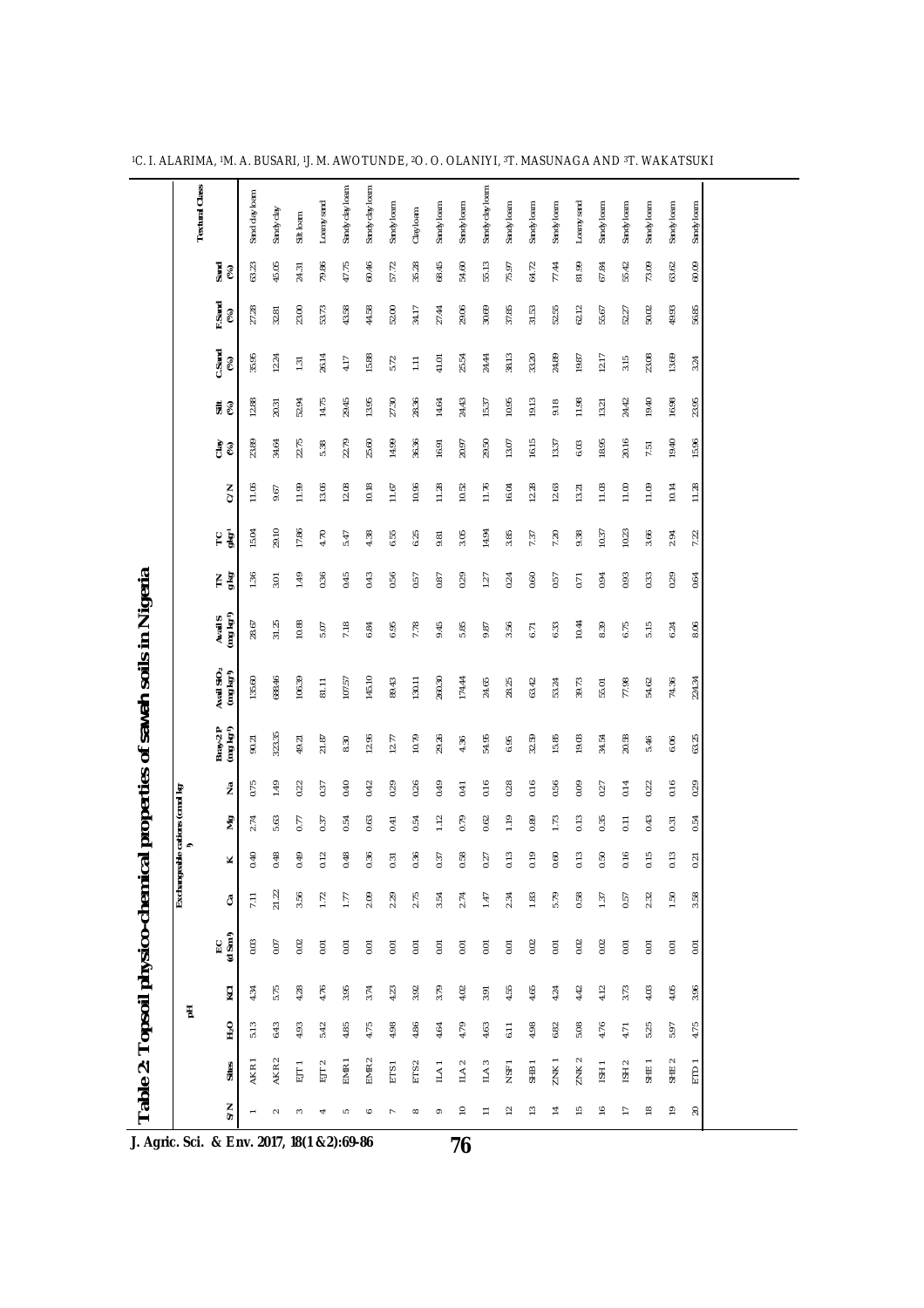|                             | Table 3: Topsoil total elements    |                      |                                              | composition of sawah soils in Nigeria           |                      |                  |                  |                  |                                                |                                                                                                   |                                         |             |
|-----------------------------|------------------------------------|----------------------|----------------------------------------------|-------------------------------------------------|----------------------|------------------|------------------|------------------|------------------------------------------------|---------------------------------------------------------------------------------------------------|-----------------------------------------|-------------|
| Site                        | SIO <sub>2</sub> (%)               | ΓÖ,<br>$\mathcal{E}$ | $\mathbf{A}_2^{\mathbf{C}}$<br>$\mathcal{E}$ | $\mathcal{E}$<br>Fe <sup>2</sup> O <sub>3</sub> | $MnO$<br>$(%)$       | $MgO$<br>$(%)$   | င်း<br>၁၉        | $N_{a_2O}$       | K <sub>2</sub> O (%)                           | $\mathop{\mathsf{D}}\nolimits^{\mathsf{G}}_{\mathsf{c}}\mathop{\mathsf{S}}\nolimits^{\mathsf{G}}$ | $\overline{O}$                          | $rac{4}{5}$ |
| <b>AKR</b>                  | 73.77                              | 6.39                 |                                              | 8.03                                            | 0.10                 | 0.45             | $\overline{5}$   | 0.58             | 0.56                                           |                                                                                                   | 4.49                                    | 80.07       |
| AKR <sub>2</sub>            | 67.57                              | 5.04                 |                                              | 9.18                                            | 0.27                 | 0.70             | 1.83             | 0.62             | 0.93                                           | $0.07$<br>$0.23$                                                                                  | 9.26                                    | 80.09       |
| EJT1                        | 85.77                              | 2.29                 |                                              | 1.48                                            | 0.03                 | 0.13             | 0.19             | 0.21             | 0.99                                           |                                                                                                   | 5.56                                    | 86.45       |
| $EJT$ 2                     | 94.26                              | 1.25                 |                                              | 1.05                                            | 0.04                 |                  |                  | 0.18             |                                                |                                                                                                   | 1,63                                    | 78.40       |
| EMR <sub>1</sub>            | 86.98                              | 1.49                 |                                              | 1.74                                            | 0.04                 |                  | $0.12$<br>$0.25$ | 0.33             | $0.42$<br>1.31                                 |                                                                                                   |                                         | 80.39       |
| EMR <sub>2</sub>            | 87.07                              | 1.02                 |                                              | 2.58                                            | 0.03                 |                  | $0.21$<br>$0.15$ | 0.26             | 0.84                                           |                                                                                                   |                                         | 85.66       |
| ETS1                        | 89.49                              | 1.48                 |                                              |                                                 | 0.04                 |                  |                  |                  |                                                |                                                                                                   |                                         | 81.13       |
|                             | 80.24                              | 1.73                 |                                              |                                                 |                      |                  |                  | $0.21$<br>$0.26$ | 1.14                                           |                                                                                                   |                                         | 86.71       |
|                             | 88.36                              | 1.54                 |                                              |                                                 |                      |                  | 0.20<br>0.17     |                  |                                                |                                                                                                   |                                         | 90.03       |
| $ETS2$ $ILA1$ $ILA2$ $ILA3$ | 84.49                              | 2.18                 |                                              | 0.96<br>2.07<br>4.21<br>1.85                    | 0.05<br>0.05<br>0.07 |                  | 0.20<br>0.20     |                  | $0.29$<br>$0.57$<br>$0.32$<br>$0.82$<br>$0.82$ |                                                                                                   |                                         | 89.26       |
|                             | 88.65                              | 1.62                 |                                              |                                                 |                      |                  |                  |                  |                                                |                                                                                                   |                                         | 90.09       |
| NSF <sub>1</sub>            | 94.47                              | 0.97                 |                                              |                                                 | 0.02                 |                  | 0.09             |                  |                                                |                                                                                                   |                                         | 72.58       |
| SHB1                        | 91.32                              | 1.25                 |                                              | 0.49                                            | 0.02                 |                  | 0.08             |                  |                                                |                                                                                                   |                                         | 83.10       |
| ZNK1                        | 82.05                              | 0.60                 |                                              |                                                 | 0.03                 |                  | 0.34             |                  |                                                |                                                                                                   |                                         | 67.45       |
| <b>ZNK2</b>                 | 85.51                              | 0.66                 |                                              | $1.77$<br>1.37                                  | 0.03                 |                  | 0.42             |                  | 3.96<br>2.76<br>0.40                           |                                                                                                   |                                         | 68.18       |
| ISH1                        | 88.25                              | 0.72                 |                                              |                                                 | 0.03                 |                  | 0.22             |                  |                                                |                                                                                                   |                                         | 78.24       |
| ISH <sub>2</sub>            | 84.38                              | 0.89                 |                                              | 2.34<br>3.15<br>1.56                            | 0.02                 |                  | 0.22<br>0.26     |                  | $0.67$<br>1.17                                 |                                                                                                   | $2.\overline{3}59$<br>$1.\overline{5}9$ | 81.00       |
| SHE <sub>1</sub>            | 90.37                              | 1.10                 |                                              |                                                 | 0.18                 |                  |                  |                  |                                                |                                                                                                   |                                         | 74.08       |
| $\sim$<br><b>SHE</b>        | 88.18                              | $\overline{117}$     |                                              | 1.41                                            | 0.03                 | $\overline{0}$ . | 0.29             |                  | 1.18                                           | $\overline{5}$                                                                                    | 2.52                                    | 80.53       |
| ETD <sub>1</sub>            | 88.03                              | 1.92                 | 6.74                                         | 2.50                                            | 0.04                 | 0.11             | 0.10             | 0.17             | 0.36                                           | 0.04                                                                                              | 3.38                                    | 91.50       |
|                             | $CIA = Chemical Index$ Alteration; |                      |                                              | $LOI = Loss on Ignition$                        |                      |                  |                  |                  |                                                |                                                                                                   |                                         |             |

**J. Agric. Sci. & Env. 2017, 18(1 &2):69-86**

**77**

 $\overline{\phantom{a}}$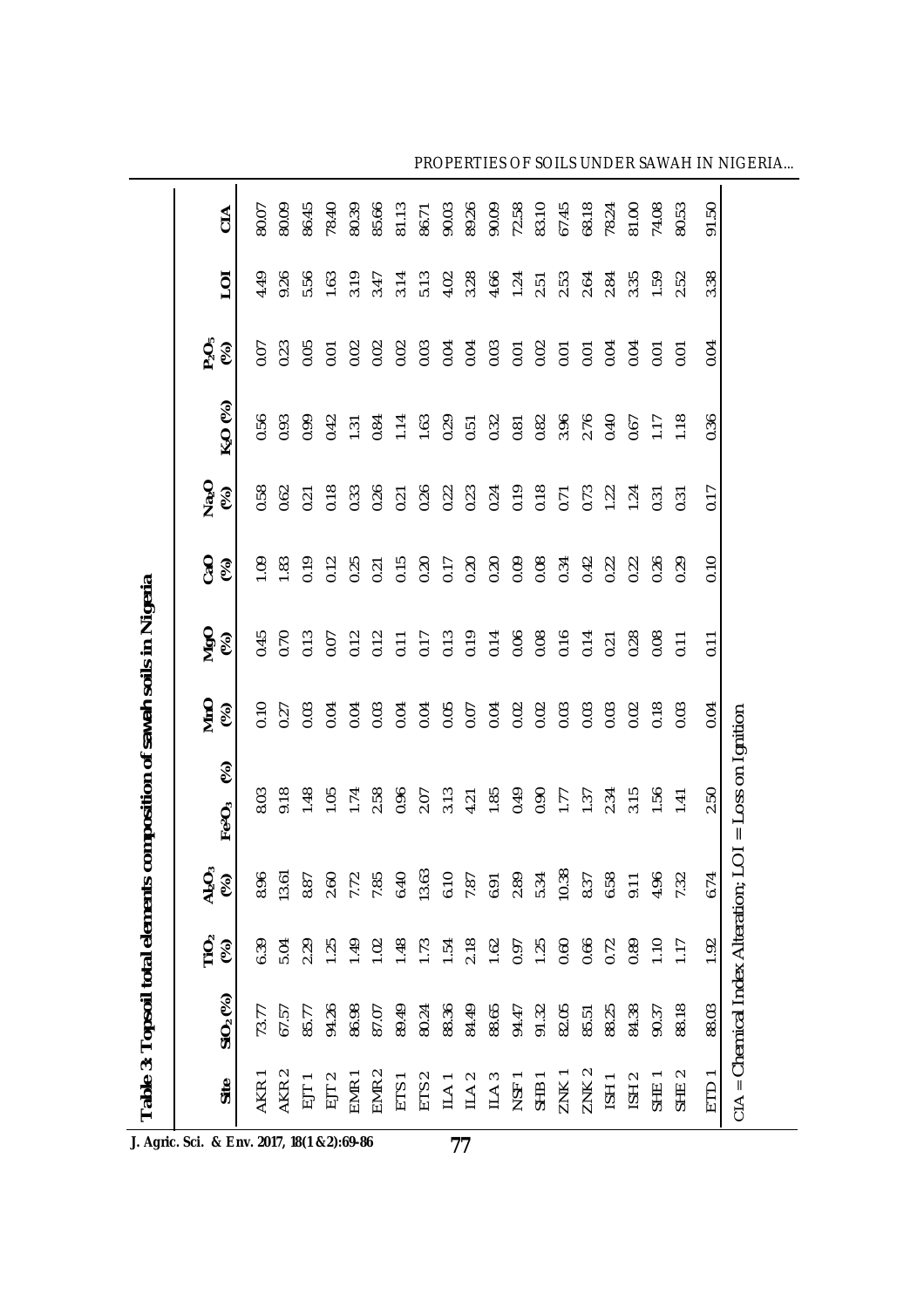| 징<br>玉운                       | 0.44<br>PHKCI | 0.26<br>$-0.42$<br>$\Xi$ | $-0.03$<br>0.42<br>Ex. Ca | $-0.28$<br>0.04<br>Ex.K | 0.15<br>$\!0.53\!$<br>Ex.Mg | $-0.15$<br>0.25<br>Ex. Na | $-0.03$<br>$-0.38$<br>Av. P2O5 | $-0.47$<br>$-0.43$<br>Av. SiO2 | $-0.26$<br>$0.51\,$<br>Av. S | $-0.19$<br>$-0.42$<br>$\mathop{\mathsf{E}}$ | $-0.09$<br>$-0.35$<br>$\overline{\phantom{a}}$ | 0.70<br>0.47<br>$\leq$ | $-0.59$<br>$-0.40$<br>Clay | $-0.12$<br>$-0.37$<br>$\overline{\rm s}$ | 0.39<br>0.46<br>Sand       | 0.54<br>0.09<br>$\rm SiO_2$ | $-0.18$<br>$-0.46$<br>$\Gamma$ iO | $-0.50$<br>$-0.09$<br>$\mathsf{Al}_2\mathsf{O}_3$ | $-0.71$<br>$0.47$<br>$\mathsf{Fe2O_3}^*$ | $-0.17$<br>$0.07$<br>MnO | $-0.53$<br>$-0.29$<br>OpM | $-0.20$<br>0.26<br>CaO | 0.19<br>0.00<br>Na <sub>2</sub> O | 0.17<br>0.63<br>K <sub>2</sub> O | $-0.48$<br>$-0.59$<br>$\mathsf{P}_2\mathsf{O}_5$ | $-0.48$<br>$-0.70$<br>$\stackrel{\triangle}{\scriptscriptstyle\sim}$ |
|-------------------------------|---------------|--------------------------|---------------------------|-------------------------|-----------------------------|---------------------------|--------------------------------|--------------------------------|------------------------------|---------------------------------------------|------------------------------------------------|------------------------|----------------------------|------------------------------------------|----------------------------|-----------------------------|-----------------------------------|---------------------------------------------------|------------------------------------------|--------------------------|---------------------------|------------------------|-----------------------------------|----------------------------------|--------------------------------------------------|----------------------------------------------------------------------|
| $\mathbb{E} \mathbb{C}$       |               |                          | $-0.18$                   | 0.18                    | $-0.15$                     | $-0.29$                   | 0.56                           | $-0.12$                        | 0.62                         | 0.69                                        | 0.73                                           | 0.24                   | 0.09                       | 0.50                                     | $-0.39$                    | 0.04                        | 0.21                              | 0.01                                              | $-0.18$                                  | $-0.39$                  | $0.08\,$                  | $-0.12$                | 0.15                              | $-0.15$                          | 0.40                                             | $\overline{0.11}$                                                    |
| ී                             |               |                          |                           | 0.56                    | $\!0.81\!$                  | 0.69                      | 0.12                           | 0.38                           | 0.02                         | 0.01                                        | 0.02                                           | 0.05                   | 0.03                       | 0.12                                     | 0.09                       | 0.29                        | 0.25                              | 0.24                                              | 0.10                                     | 0.04                     | $\frac{1}{2}$             | 0.06                   | 0.29                              | 0.38                             | 0.16                                             | $0.05\,$                                                             |
| $\boldsymbol{\times}$         |               |                          |                           |                         | 0.47                        | 0.63                      | 0.00                           | 0.28                           | 0.24                         | 0.23                                        | 0.20                                           | $-0.27$                | 0.40                       | 0.28                                     | $-0.40$                    | $-0.55$                     | 0.28                              | 0.47                                              | 0.46                                     | $-0.10$                  | 0.36                      | 0.17                   | 0.10                              | 0.22                             | 0.44                                             | $0.17$                                                               |
| ξg                            |               |                          |                           |                         |                             | 0.64                      | 0.01                           | 0.12                           | 0.17                         | 0.05                                        | $-0.01$                                        | 0.36                   | 0.01                       | $-0.17$                                  | $\overline{0}$ .<br><br>11 | $-0.05$                     | 0.02                              | 0.01                                              | $-0.03$                                  | $-0.14$                  | $-0.22$                   | 0.13                   | $-0.27$                           | 0.33                             | $-0.09$                                          | $-0.09$                                                              |
| $\tilde{z}$                   |               |                          |                           |                         |                             |                           | $-0.21$                        | 0.49                           | $-0.24$                      | $-0.28$                                     | $-0.29$                                        | $-0.03$                | $-0.01$                    | $-0.16$                                  | 0.11                       | $-0.12$                     | 0.06                              | $0.02\,$                                          | 0.32                                     | 0.00                     | $-0.07$                   | $-0.08$                | $-0.19$                           | 0.16                             | $-0.02$                                          | 0.05                                                                 |
| $\approx 5$                   |               |                          |                           |                         |                             |                           |                                | 0.19                           | 0.63                         | 0.74                                        | 0.74                                           | 0.04                   | 0.14                       | 0.23                                     | 0.23                       | 0.07                        | 0.34                              | 0.04                                              | 0.04                                     | 0.25                     | $\!0.03\!$                | 0.30                   | 0.03                              | 0.33                             | 0.54                                             | 0.47                                                                 |
| SiO <sub>2</sub>              |               |                          |                           |                         |                             |                           |                                |                                | 0.20                         | $-0.01$                                     | $-0.08$                                        | $-0.44$                | 0.21                       | 0.23                                     | $-0.26$                    | $-0.21$                     | 0.55                              | 0.14                                              | 0.63                                     | 0.03                     | 0.06                      | $-0.30$                | $-0.32$                           | 0.34                             | 0.53                                             | 0.68                                                                 |
| $\mathcal{S}$                 |               |                          |                           |                         |                             |                           |                                |                                |                              | 0.82                                        | 0.82                                           | $-0.24$                | 0.30                       | 0.35                                     | $-0.40$                    | $-0.40$                     | 0.27                              | 0.42                                              | 0.18                                     | $-0.25$                  | 0.26                      | 0.30                   | 0.13                              | 0.03                             | 0.55                                             | 0.33                                                                 |
| z                             |               |                          |                           |                         |                             |                           |                                |                                |                              |                                             | 0.99                                           | $-0.11$                | 0.33                       | 0.44                                     | $-0.47$                    | $-0.25$                     | 0.25                              | 0.27                                              | 0.11                                     | $-0.27$                  | 0.38                      | 0.04                   | 0.26                              | $-0.14$                          | 0.65                                             | 0.32                                                                 |
| $\circ$                       |               |                          |                           |                         |                             |                           |                                |                                |                              |                                             |                                                | 0.01                   | 0.26                       | 0.43                                     | $-0.42$                    | $-0.20$                     | 0.23                              | 0.23                                              | 0.02                                     | $-0.30$                  | 0.31                      | 0.06                   | 0.23                              | 0.08                             | $0.58\,$                                         | 0.24                                                                 |
| $\leq$                        |               |                          |                           |                         |                             |                           |                                |                                |                              |                                             |                                                |                        | $-0.45$                    | $-0.22$                                  | $\bf0.38$                  | 0.46                        | $-0.27$                           | $-0.44$                                           | $-0.63$                                  | $-0.26$                  | $-0.42$                   | $-0.16$                | $-0.11$                           | 0.22                             | $-0.46$                                          | $-0.53$                                                              |
| day<br>se                     |               |                          |                           |                         |                             |                           |                                |                                |                              |                                             |                                                |                        |                            | 0.37                                     | $-0.78$                    | $-0.53$                     | 0.44                              | 0.63                                              | 0.35                                     | $-0.25$                  | 0.39                      | $-0.11$                | $-0.08$                           | $-0.20$                          | 0.47                                             | 0.63                                                                 |
| $\frac{1}{50}$                |               |                          |                           |                         |                             |                           |                                |                                |                              |                                             |                                                |                        |                            |                                          | $-0.87$                    | $-0.28$                     | 0.73                              | 0.33                                              | 0.06                                     | 0.03                     | 0.12                      | $-0.17$                | $-0.22$                           | $-0.17$                          | 0.59                                             | 0.42                                                                 |
| Sand                          |               |                          |                           |                         |                             |                           |                                |                                |                              |                                             |                                                |                        |                            |                                          |                            | 0.47                        | $-0.73$                           | $-0.56$                                           | $-0.22$                                  | 0.12                     | $-0.29$                   | 0.17                   | 0.19                              | 0.22                             | $-0.64$                                          | $-0.62$                                                              |
| $\widetilde{SO}_2$            |               |                          |                           |                         |                             |                           |                                |                                |                              |                                             |                                                |                        |                            |                                          |                            |                             | $-0.12$                           | $-0.97$                                           | $-0.52$                                  | 0.12                     | $-0.68$                   | $-0.55$                | $-0.34$                           | $-0.50$                          | $-0.46$                                          | $-0.10$                                                              |
| ΤiΟ <sub>2</sub>              |               |                          |                           |                         |                             |                           |                                |                                |                              |                                             |                                                |                        |                            |                                          |                            |                             |                                   | 0.14                                              | 0.29                                     | 0.11                     | $-0.08$                   | $-0.43$                | $-0.61$                           | $-0.45$                          | 0.60                                             | 0.79                                                                 |
| $Al_2O_3$                     |               |                          |                           |                         |                             |                           |                                |                                |                              |                                             |                                                |                        |                            |                                          |                            |                             |                                   |                                                   | 0.37                                     | $-0.19$                  | 0.60                      | 0.48                   | 0.27                              | 0.48                             | 0.41                                             | 0.13                                                                 |
| $\mathsf{Fe}_2\mathsf{O}_3$ * |               |                          |                           |                         |                             |                           |                                |                                |                              |                                             |                                                |                        |                            |                                          |                            |                             |                                   |                                                   |                                          | 0.10                     | 0.67                      | 0.09                   | 0.26                              | $-0.25$                          | 0.67                                             | 0.51                                                                 |
| QuM                           |               |                          |                           |                         |                             |                           |                                |                                |                              |                                             |                                                |                        |                            |                                          |                            |                             |                                   |                                                   |                                          |                          | $-0.23$                   | $\overline{0}$ .11     | $-0.20$                           | $-0.09$                          | $-0.12$                                          | $-0.05$                                                              |
| OpM                           |               |                          |                           |                         |                             |                           |                                |                                |                              |                                             |                                                |                        |                            |                                          |                            |                             |                                   |                                                   |                                          |                          |                           | 0.31                   | 0.76                              | 0.04                             | 0.62                                             | 0.12                                                                 |
| GO                            |               |                          |                           |                         |                             |                           |                                |                                |                              |                                             |                                                |                        |                            |                                          |                            |                             |                                   |                                                   |                                          |                          |                           |                        | 0.47                              | $0.72\,$                         | $\overline{0}$                                   | $0.53\,$                                                             |
| $\frac{a}{2}$ o               |               |                          |                           |                         |                             |                           |                                |                                |                              |                                             |                                                |                        |                            |                                          |                            |                             |                                   |                                                   |                                          |                          |                           |                        |                                   | 3°3°                             |                                                  | $\frac{4}{5}$                                                        |
| $K_2O$                        |               |                          |                           |                         |                             |                           |                                |                                |                              |                                             |                                                |                        |                            |                                          |                            |                             |                                   |                                                   |                                          |                          |                           |                        |                                   |                                  | $-0.38$                                          | $-0.70$                                                              |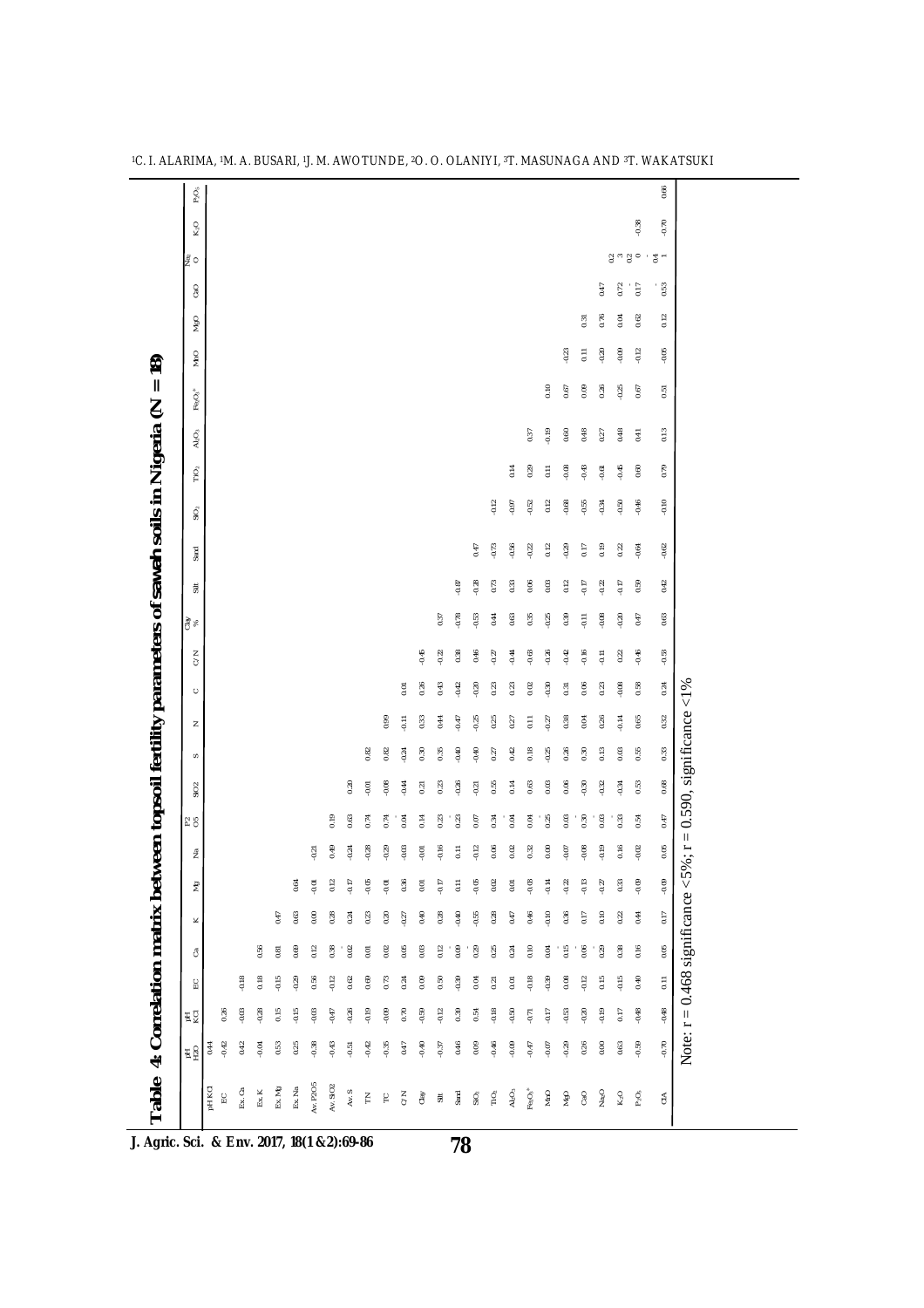### *Correlation analysis between soil fertility parameters*

Correlation analysis shown in Table 4 revealed that there is a significant relationship between TC and Avail. S and Avail. P. Total Carbon was also found to be significantly related to total elemental  $P_2O_5$ . The results also showed similar significant relationship between TN and Avail. S and Avail. P. Total Nitrogen was also found to be significantly related to total elemental  $P_2O_5$ . Clay content showed a significant relationship with total elemental  $P_2O_5$ . Sand content showed a negative correlation TC, TN and total elemental  $P_2O_5$ . The result also revealed that CIA is correlated with Avail. P., Avail.  $SiO<sub>2</sub>$  clay content, total elemental CaO, Na<sub>2</sub>O, K<sub>2</sub>O, TiO<sub>2</sub>, Fe<sub>2</sub>O<sub>3</sub> and P<sub>2</sub>O<sub>5</sub>.

### *Distribution of soil fertility parameters with depth*

Particle size analysis revealed that clay content of soils under *sawah* increased with increase in depth from topsoil down to subsoil except in few cases with erratic distribution. Silt content showed a decreasing trend in depth from topsoil down to subsoil. Silt content however showed variations in some sampling points without clear-cut trends. Sand showed erratic trend in most of the sampling points with variations in depth from topsoil down to subsoil. Soil pH increased with increase in depth from topsoil down to subsoil. The profile distribution revealed that the pH level increased with depth with few exceptions where the pH level decreased with depth. AKR 1, EMR 2, ETU 2, ILA 1, SHB, ZNK 2, ISH 1, ISH 2 and SHE 1 showed the same trend with an increase in the pH from topsoil down to subsoil. The EC values generally followed the opposite trend as pH with decrease in the value of EC with the depth from topsoil down to subsoil with only few exceptions.

With exception in few cases, exch. Ca decreased with increase in soil depth from topsoil to subsoil. Exch. K decreased with increase in depth from topsoil down to subsoil. Exch Mg increased slightly in some locations and also decreased with depth from topsoil down to subsoil in other locations. Exch. Na increased with depth from topsoil down to subsoil which may be due to leaching of the topsoil and accumulation in the subsoil. Avail. P decreased with depth from topsoil down to subsoil. Avail.  $SiO<sub>2</sub>$  values increased with depth from topsoil down to subsoil except in few occasions. Avail. S level was comparatively higher in the topsoil across all the sampling locations. Avail. S decreased with increase in depth from topsoil down to subsoil with some exceptions where there was erratic distribution within the soil profile. TN values were comparatively higher in the topsoil across all the sampling locations and decreased with increase in depth of the profile. As observed in TN, TC values were comparatively higher in the topsoil across all the sampling locations and decreased with increase in depth from topsoil down to subsoil.

# **DISCUSSION**

The physical characteristics of a soil, particularly texture significantly influence the other characteristics of the soil. Particle size distribution is critical in relation to soil behaviour and management. The properties of individual particles and their distribution in the soils are subjected to limited human control. According to Lund *et al.,* (1999), the diverse ratios of sand, silt, and clay in the soil results in soil variations which has a direct effect on crop yield. These variances affect the waterholding capacity, nutrient leaching, and plant root stability in soils. Soil physical properties also play a significant role in the chemical properties of soil. As reported by previous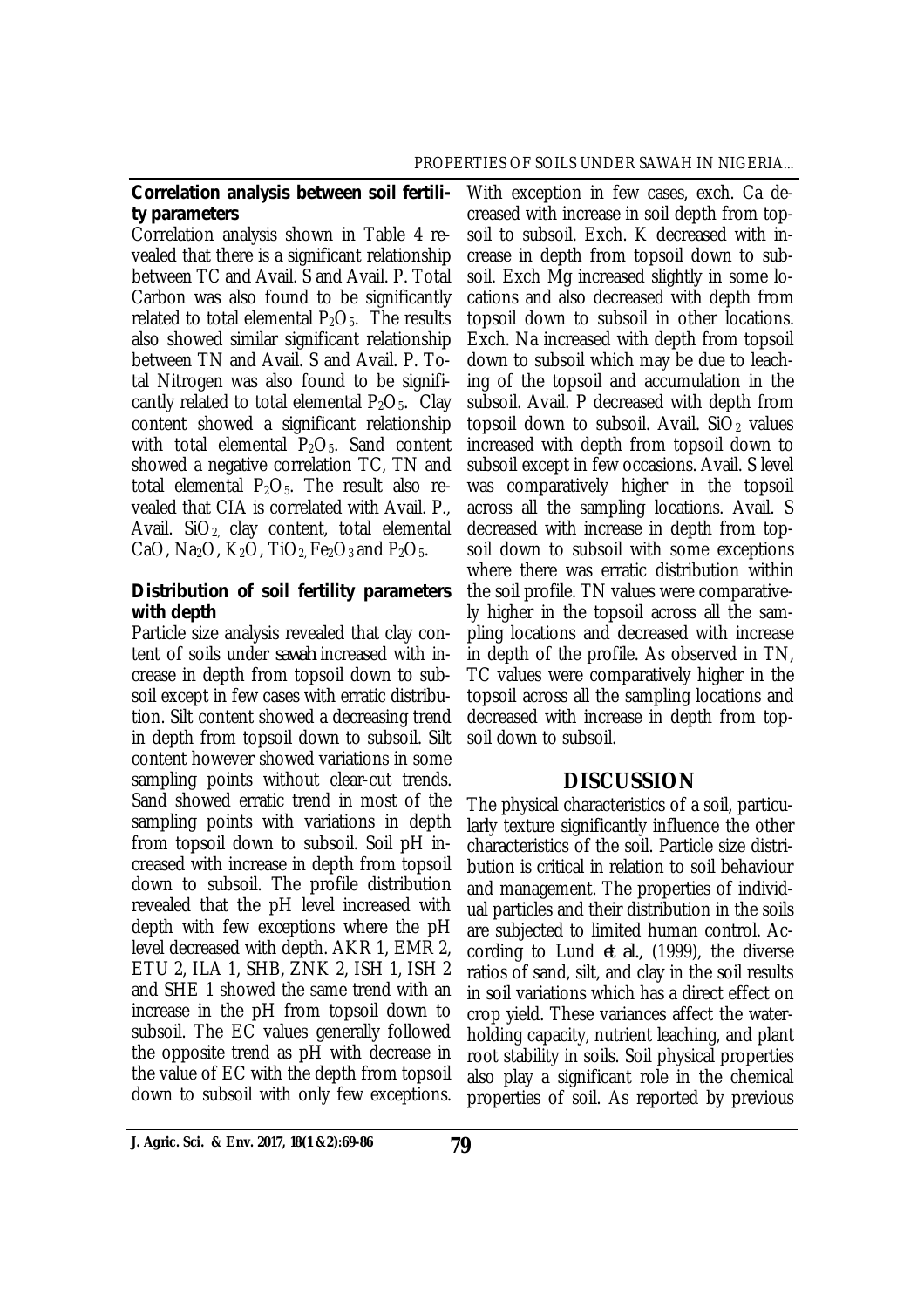authors (Buri *et al.,* 2000 and Issaka *et al.,* 1996) inland valleys in West Africa are dominated by low clay content having been derived from granites and Pre-Cambrian metamorphic rocks, generally referred to as Basement Complex. The result revealed a positive correlation although not significant between sand and total elemental  $SiO<sub>2</sub>$  (r = 0.47) which means high sand content in soil increases the  $SiO<sub>2</sub>$  content. The high content of sand fraction means that the soils water retention capacity was low and as such could not hold nutrients resulting into high level of leaching which have contributed to the generally low fertility status of these soils. The low content of clay in these soils contributes to high leaching especially as observed in exch. Na which increases in values with increase in soil depth. The high content of clay in ETS 2 and silt in EJT 1 will be an advantage for these locations for *sawah* rice development. The clay content of soil play a major role in its nutrient supplying ability as well as it water holding capacity (Buri *et al.,* 1999).

The pH was found to be moderately acidic to slightly acidic in the entire site but with few exceptions in Akure site that showed slightly alkaline pH. The acidic nature of parent rocks and intense leaching under high rainfall is responsible for the acidic reaction of the soils (Abe *et al.,* 2007). Application of nitrogen fertilizers commonly adopted by farmers in Nigeria account for the acidic condition which in turn worsens the fertility of the soils. Electrical conductivity (EC) values ranged between 0.005 dSm-1 and 0.26 dSm-1 with topsoil average of 0.02 dSm-1. The EC values were generally low and followed opposite trend as pH, decreasing in value with depth with only few exceptions. Chabra *et al.,* (1980) and Pereir *et al.,* (1986) reported that soils exposed to

high rainfall have low soluble salts concentration because of leaching losses and in turn results in decreased electrical conductivity. The EC values are low in the study area but fall within the recommended limit for crop production. Corresponding with the low pH, the contents of exchangeable bases were very low. The values of exch. Ca were generally low across all the sampling locations in Nigeria. Exch. K content of the soils was low with mean content of 0.26 cmol kg-1. Exch. Na was generally low except in few occasions where exch. Na was moderate and increased slightly with depth of the soil profile. The low level of exchangeable bases is due to leaching of the topsoil and accumulation in the subsoil. In addition, flooding condition of the soils which reduced the pH at the surface also account for the nature of the exchangeable cations found in soils under *sawah* in Nigeria. Low exchangeable bases could also be associated with the low level of clay across all the sample locations. The soils are low in clay and hence may be susceptible to leaching. Buri *et al.,* (2000) also reported that low colloidal activity as a result of low organic matter and erratic rainfall distribution and low clay activity in West Africa provided an environment where cations retention and overall build-up soil plant nutrient is very low. The low content of exchangeable bases is also due to high degree of weathering as shown by high CIA values obtained in this study. As prescribed by Fedo *et al.,* (1995) soils under *sawah* in Nigeria exhibited intermediate CIA (60-80) to extreme degree of weathering (CIA>80). Majority of the soil sampled fell into the category of extreme degree of weathering. With extreme degree of weathering, rapid loss of mobile species such as base cations (Ca, Mg, K and Na) from soil is eminent which account for the results observed in this study. The high level of SiO2,  $Al_2O_3$  and  $Fe_2O_3$  and low level of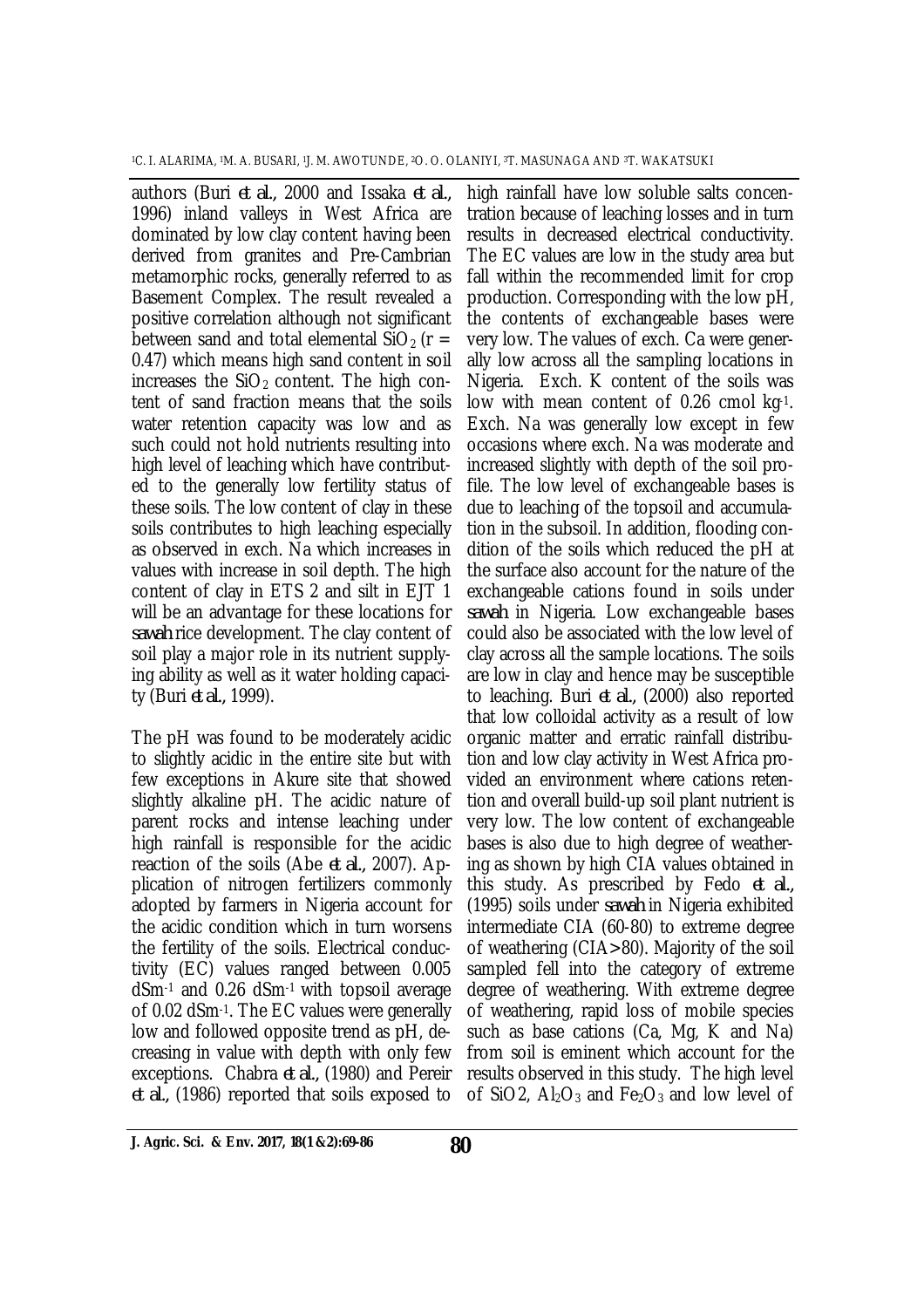total base elements  $(K_2O, CaO, Na_2O, and$ MgO) is also an indication of low fertility status obtained in this study. Avail. P in the soils under *sawah* in Nigeria is low. The result is supported by previous reports of Annan-Afful *et al.,* (2004) and Abe *et al.,* (2007) who reported an average avail. P of 4.9 mg kg-1 in soils under *sawah* in Ashanti region of Ghana and a range of between 1.0 mg kg -1 and 9.0 mg kg-1 in eastern Nigeria, respectively.

As there has not been any study on availability of silica in lowland soils in Nigeria to the best of our knowledge, we compare the result to the critical level recommended by authors in tropical Asia and Japan. According to Sumida (1992), the critical value of avail.  $SiO<sub>2</sub>$  content for rice growth is 300 mg kg-1 of SiO<sub>2</sub>. Also, Bollich & Matichenkov (2002) described values less than 300 mg kg $-1$  of SiO<sub>2</sub> as deficient and values less than 600 mg kg-1 of avail.  $SiO<sub>2</sub>$  as low for rice and sugarcane. According to IRRI (2000), the critical value of avail.  $SiO<sub>2</sub>$  content for rice growth is 86 mg kg-1. Based on Sumida (1992), soils under *sawah* in Nigeria are deficient in avail.  $SiO<sub>2</sub>$  except in Akure 2 where the topsoil recorded a high level of silica, other sites ranged from low to deficient in available silica. Based on IRRI (2000), majority of the soils had values below the critical level of 86 mg kg-1. Silicon is as beneficial element for rice plants and as one of the major factors affecting the sustainability of rice production (Husnain *et al.,* 2008), *sawah* soils in Nigeria need silicate amendment for optimum rice production. Silicon can control rice diseases such as blast, sheath blight in rice, and powdery mildew in cucumber (Ishizuka & Hayakawa, 1951; Kawashima, 1927; Miyake & Takahashi 1983; Ma *et al.,* 2001). Silica according to Iler (1979) is able to displace

phosphate ions from the soil surface. Ma *et al.,* (2001) also reported that silicon is essential in alleviating water stress by decreasing transpiration and is beneficial to rice under P deficiency (as found in the present study locations) and excess of P, Na, Mn, N and Al.

Avail. S level was low in the topsoil across all the sampling locations showing values below the critical level of 8 mg kg-1 as recommended by Yamaguchi (1997). According to Yamaguchi (1997), sulfur status is a key factor controlling rice productivity. The result of this study is in agreement with previous results of Osiname and Kang (1975), Enwezor (1976) Kang *et al.,* (1981) and Buri *et al.,* (2000) who reported similar low level of sulfur in West Africa. The result also showed that avail. S significantly correlated with TC and TN. According to Buri *et al.,* (2000), poor organic matter management has a great effect on sulfur deficiency. In addition to organic matter, volcanic activity which supply sulfur to soil through precipitation is absent in the study area (Buri *et al.,* 2000) and may also account for the low level of sulfur observed in this study. Total Carbon and Total Nitrogen were observed to be low across all the soils under *sawah*. Organic matter according to Oyediran (1990) is effective in increasing and retaining most cations. Poor organic matter content resulting in low TC and TN plays a major role in low cation level found in this study. In addition, farming practices that encourage the burning of plant residue and annual burning of vegetation especially during the dry season (slash and burn) commonly found in the study areas also account for the low content of TC and TN. The values of TC and TN decreased with increase in depth down the soil profile. The comparably high TC and TN on the topsoil was as a result of large biomass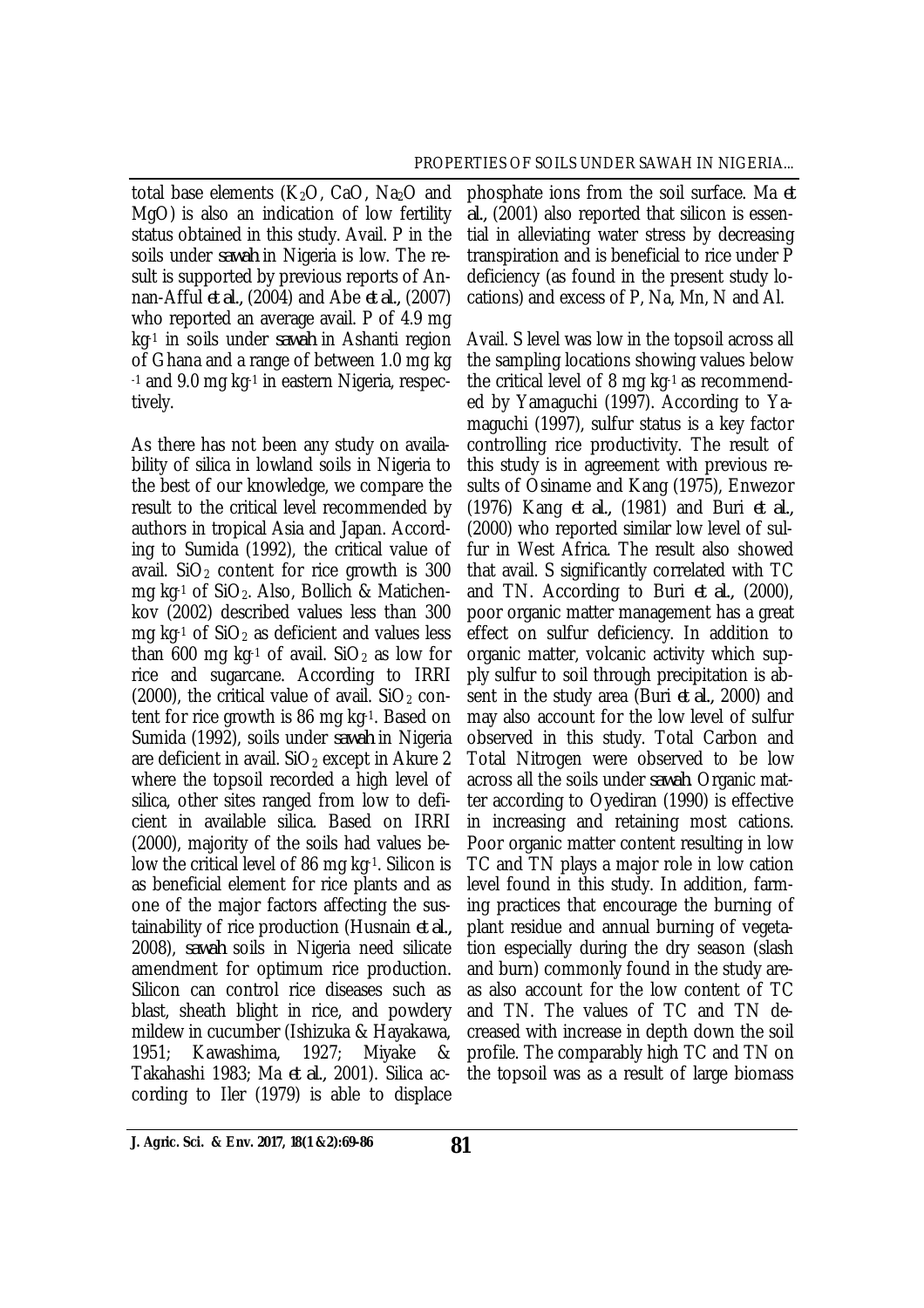production in the tropical condition found in the study locations.

Total elemental  $SiO<sub>2</sub>$  Al<sub>2</sub>O<sub>3</sub> and Fe<sub>2</sub>O<sub>3</sub> dominated total elements, accounting for a cumulative average of 96.16%. Total elemental  $SiO<sub>2</sub>$  was the most abundant element accounting for between 67.57% and 94.47% of total weight. There also existed a positive correlation between total elemental  $SiO<sub>2</sub>$  and sand. This implies a strong chemical weathering process of the soils and sand size particles are dominated by  $SiO<sub>2</sub>$ . Al<sub>2</sub>O<sub>3</sub> values ranged between 2.60 % and 13.63% with a mean of 7.61%.  $Fe<sub>2</sub>O<sub>3</sub>$  ranged between 0.49% and 9.18% with an average of 2.59%. Both  $Al_2O_3$  and  $Fe_2O_3$  were positively correlated with clay contents ( $r =$ 0.63;  $r = 0.35$ , respectively) suggesting that  $Al_2O_3$  occurs in the form of clay and alluminosilicate minerals, and consists of  $SiO<sub>2</sub>$  and  $Al_2O_3$  produced through weathering of parent materials. The correlation also suggests that the clay fraction not only consists of alluminosilicate minerals but also free iron oxides, which is formed from iron released from parent materials during weathering processes. Total elemental MgO content was low and ranged between 0.06% and 0.70%. The low level of total elemental MgO may also be responsible for low level of Ex. Mg found in this study.  $P_2O_5$  values ranged between 0.01% and 0.23% and positively correlated with clay content. The result was also supported by Yichu *et al.,* (1984) who reported a similar relationship between phosphorus and clay. According to Lair *et al.,* (2009), phosphorus retention and release was correlated with clay-sized particles. Clay-sized particles represent the soil fraction with the highest and most reactive surface area.

Base on the result of the study, Akure sites (AKR 1 and AKR 2) had peculiar characteristics among the locations. Akure sites were higher than other location in all the soil fertility parameters under investigation and hence affected the overall result. The result from Akure may be as a result of few reasons which include geological fertilization, fertilizer application and vegetation. Akure is located in the southwest of Nigeria with thick forest. According to Issaka *et al.,* (1996), in the equatorial forest zone, baserich sediments of Tertiary-Quaternary, relating to volcanic activities may account for the presence of soils rich in exchangeable cations, phosphorus, high pH and other fertility parameters found in Akure sites. Further research is intended to ascertain the reason (s) for this variation.

The general low level of soil fertility parameters found in the study areas is due to the high level of weathering. As reported in Table 2, the CIA values of the soils revealed that *sawah* soils in Nigeria fall within intermediated (CIA 60-80) to extreme weathering rate (CIA>80) which may result in high level of leaching. Extreme degree of weathering leads to rapid loss of mobile species such as base cations. The role of climate cannot also be over emphasised. Climate seems to exert a great effect on the availability of organic matter which has a pronounced effect on the amount of TN, TC, avail. P, exchangeable cations and avail. S. High temperature and rainfall of the study area as shown in Table 1 could aid the rapid decomposition of organic matter. High precipitation coupled with the sandy nature of soils could also lead to high rate of leaching of major nutrients especially exchangeable bases.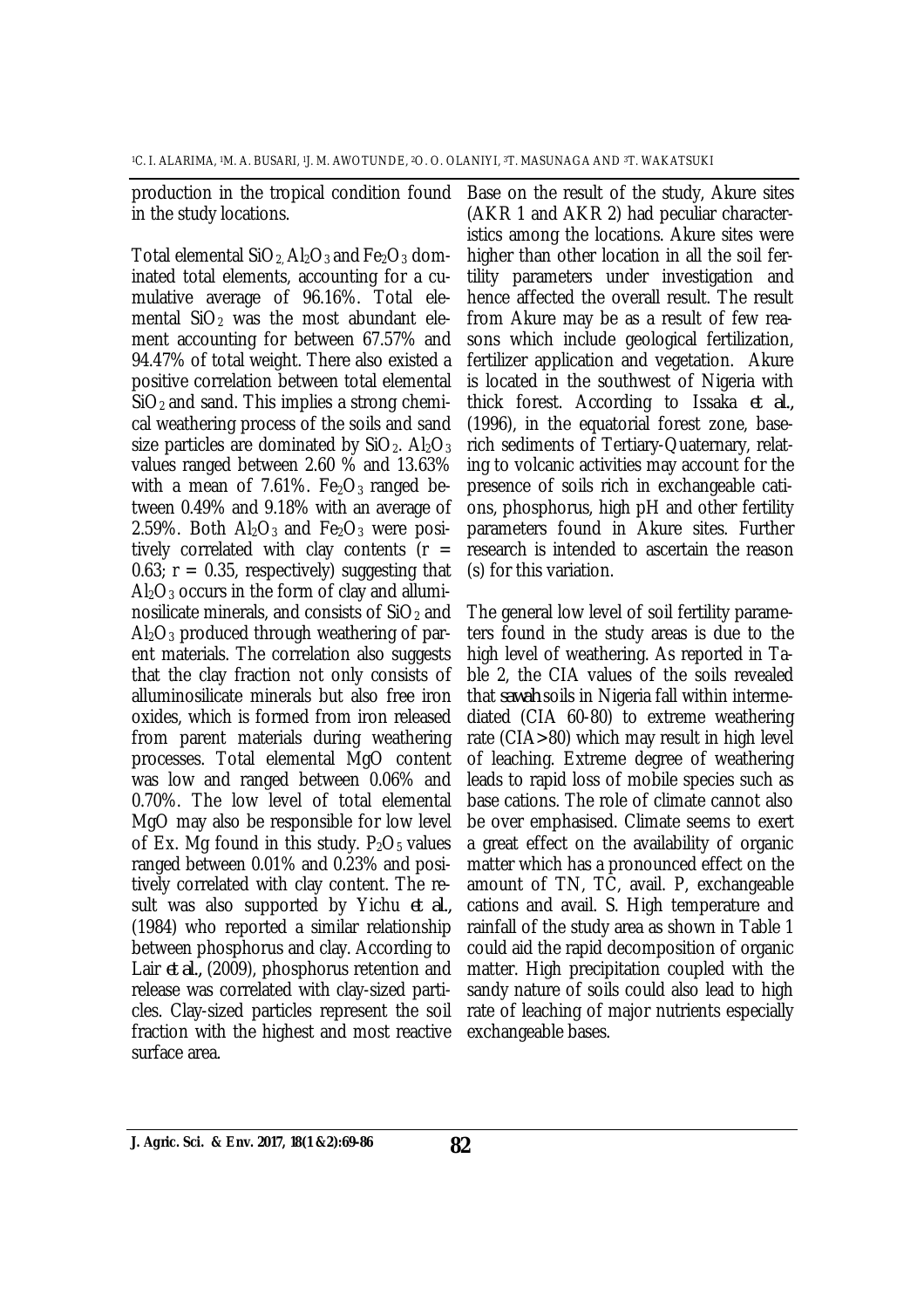#### **CONCLUSION**

This study investigated the physicochemical and geochemical compositions of the soils under *sawah* in Nigeria. This study has provided useful information needed to improve *sawah* rice production thereby increase rice productivity in Nigeria. The study revealed that soils under *sawah* in Nigeria are majorly sandy loam to sandy clay loam. The study also indicated that soils under *sawah* are acidic and lacking basic fertility parameters such as exchangeable bases, TC, TN, avail. S avail. P and avail.  $SiO<sub>2</sub>$ . The result further revealed that total elemental  $SiO<sub>2</sub>$  Al<sub>2</sub>O<sub>3</sub> and Fe<sub>2</sub>O<sub>3</sub> dominated total elements in soils under *sawah* Nigeria. Soils under *Sawah* exhibited intermediated to extreme weathering rate with majority of the soil sampled falling into the category of extreme weathering rate. With extreme degree of weathering, rapid loss of mobile species such as base cations (Ca, Mg, K and Na) from soil is imminent resulting in low fertility status of soils under *sawah*. Leaching of major nutrients due to high sand proportion in the soil, high rainfall and low level of organic matter also contributed to the low fertility status of the soils.

As soil texture cannot be easily influenced by management practices, to ameliorate the trend of depletion in the fertility, combination of conservative agricultural practices which encourage organic matter accumulation and recycling is recommended. Therefore, effective organic matter management is necessary and a key factor in improving the basic cations of these soils. Poor farm management through removal of crop biomass (such as rice straw) by farmers used for feeding livestock and other purposes should be discouraged while encouraging recycling crop biomass with the soil to increase soil organic matter content. Adop-

tion of leguminous crops in rotation with rice especially after harvest of rice is also recommended as this will increase nitrogen through bacteria fixation and reduce the use of nitrogen fertilizers thereby reducing soil acidification process. Due to the importance of silica in rice production, a detail study which will provide a recommended rate of silica towards improving rice production in Nigeria is needed. Also, a study to ascertain the dynamics of nutrient in lowland in Akure site is recommended.

# **REFERENCES**

**Abe, S. S, Oyediran, G.O, Yamamoto, S, Masunaga T, Honna, T., Wakatsuki T,**  2007. Soil development and fertility characteristics of inland valleys in the rain forest zone of Nigeria: physicochemical properties and morphological features. Soil Sci. Plant Nutr. 53: 141–149.

**Annan-Afful, E, Iwashima N, Otoo, E., Owusu-Sekyere, E., Osafredu, A.K., Kamidohzono. A., Masunaga T, Wakatsuki T**, 2004. Land Use Dynamics and Nutrient Characteristics of soils and plants along topo-sequences in inland valley watersheds of Ashanti region, Ghana. Soil Sci. Plant Nutr. 50: 633–647.

**Bello, A,** 2004. Nigeria imported \$US700 million rice in 2003: Federal Minister of Agriculture and Rural Development –Mallam Adamu Bello in Nigerian Tribune Newspaper. Monday 7th July, 2004.

**Bollich, P.K., Matichenkov, V.V** 2002. Silicon status of selected Louisiana rice and sugarcane soils. Proceedings of the Second Silicon in Agriculture Conference, 22–26 August 2002, Tsuruoka, Yamagata, Japan, pp. 50–53.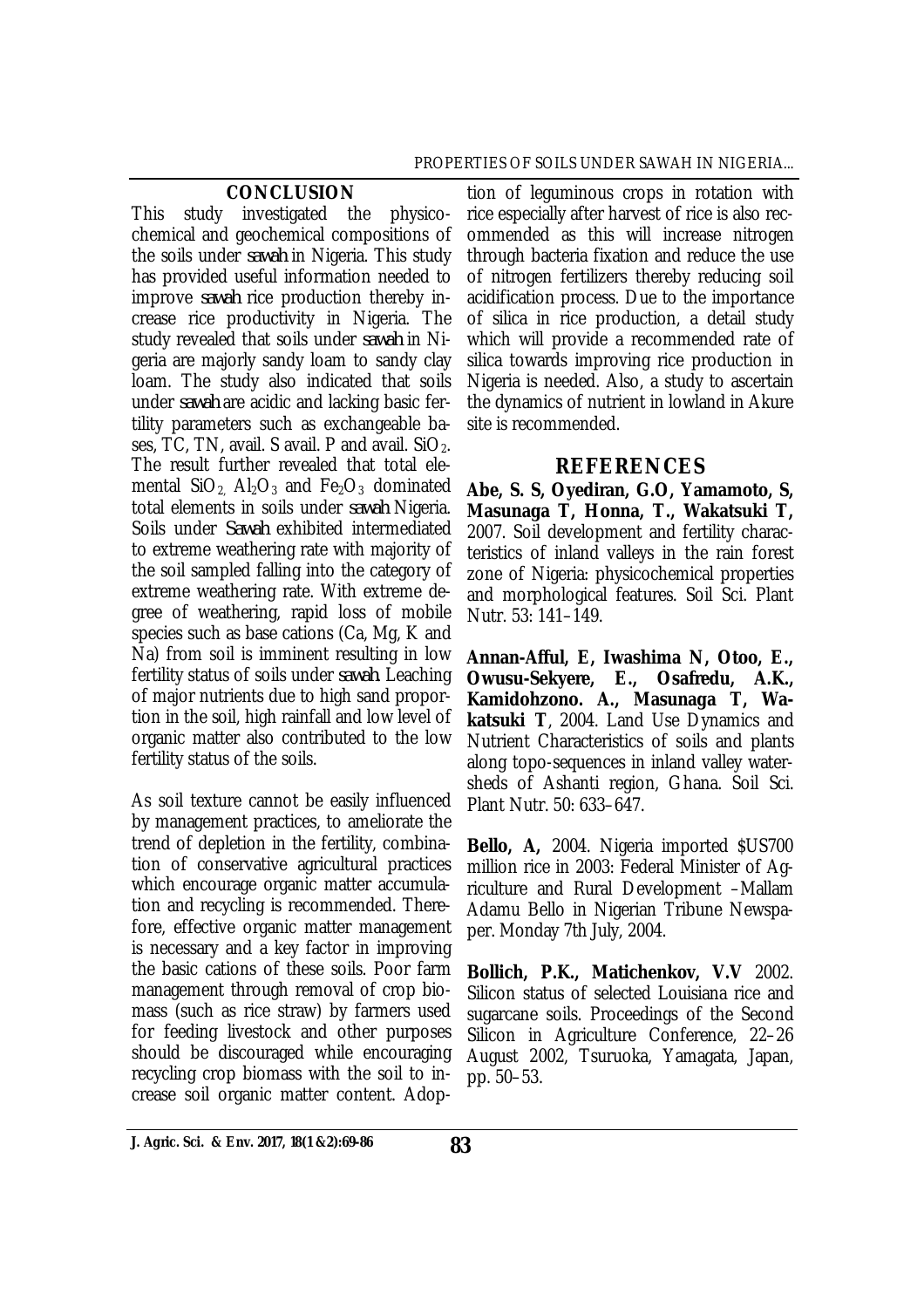**Bray, R.H., Kurtz, L.T** 1945. Determination of total, organic and available phosphorus in soils. Baltimore. Soils Science, 59, 39- 45.

**Buri, M.M, Masunaga, T., Wakatsuki, T**  2000. Sulfur and zinc levels as limiting factors to rice production in West Africa lowlands. Geoderma 94: 23–42.

**Buri, M.M., Masunaga, T., Ishida. F., Kubota, D., Wakatsuki, T.** 1999. Soils of flood plains in West Africa: general fertility status. Soil Sci. Plant Nutr. 45: 37–50.

**Chabra, G., Srivastava, P.C., Ghosh, D., Agnihotra, A.K.** 1996. Distribution of available micronutrient cations as related to soil properties in different soil zones of gala KosiInter basin. Crop Res. 11: 296–303.

**Enwezor, W.O.** 1976. Sulfur deficiencies in soils of southeastern Nigeria. Geoderma 15: 401–411.

**Fedo, C.M., Nesbitt, H.W., Young, G.M.** 1995. Unravelling the effects of potassium metasomatism in sedimentary rocks and paleosols, with implications for paleoweathering conditions and provenance. Geology 23: 921-924.

**FAO,** 1994. Improved Upland Rice Farming Systems. (ed) H.K. Parden, Rome.

**GAIN**, 2011. Nigeria Rice Trade – Quarterly. GAIN Report Number**:** NI1012

**Hirose, S., Wakatsuki, T.** 2002. Restoration of inland valley ecosystems in West Africa.

**Norin Tokei Kyokai** (Association of Agriculture & Forestry Statistics), Tokyo, pp. 572.

**Husnain, H., Wakatsuki, T., Setyorini, D., Hermansah, K.S, Masunaga, T.** 2008. Silica availability in soils and river water in two watersheds on Java Island, Indonesia Soil Sci. Plant Nutr. 54: 916–927.

**Iler, R.K.** 1979. The Chemistry of Silica: Solubility, Polymerization, Colloid and Surface Properties, and Biochemistry. John Wiley and Sons, New York.

**Imaizumi, K., Yoshida, S.,** 1958. Edaphological studies on silicon supplying power of paddy field. Bull. Natl Inst. Agric. Sci., 8: 261 –304.

**IITA**, 1979. Selected methods for soil and plant analysis. Manu. Ser. No. 1, International Institute of Tropical Agriculture (IITA), Ibadan, Nigeria.

**IITA**. 1990. Annual report 1989/90 International Institute of Tropical Agriculture, Ibadan, Nigeria (IITA), Ibadan, Nigeria.

**IRRI** (International Rice Research Institute). 2000 Rice Web<http://oryza.com/> africa/nigeria/index.shtml

**IRRI,** 2001. Delivery for Impact: The dissemination of rice-related knowledge and technology. International Rice Research Institute, (IRRI), Los Barlos, Philippines.

**Ishizuka, Y., Hayakawa, Y.,** 1951. Resistance of rice plant to the Imochi disease (rice blast disease) in relation to its silica and magnesia contents. Jpn. J. Soil Sci. Plant. Nutr. 21: 253–260 (in Japanese with English summary).

**Issaka, R.N., Masunaga, T., Kosaki, T.,**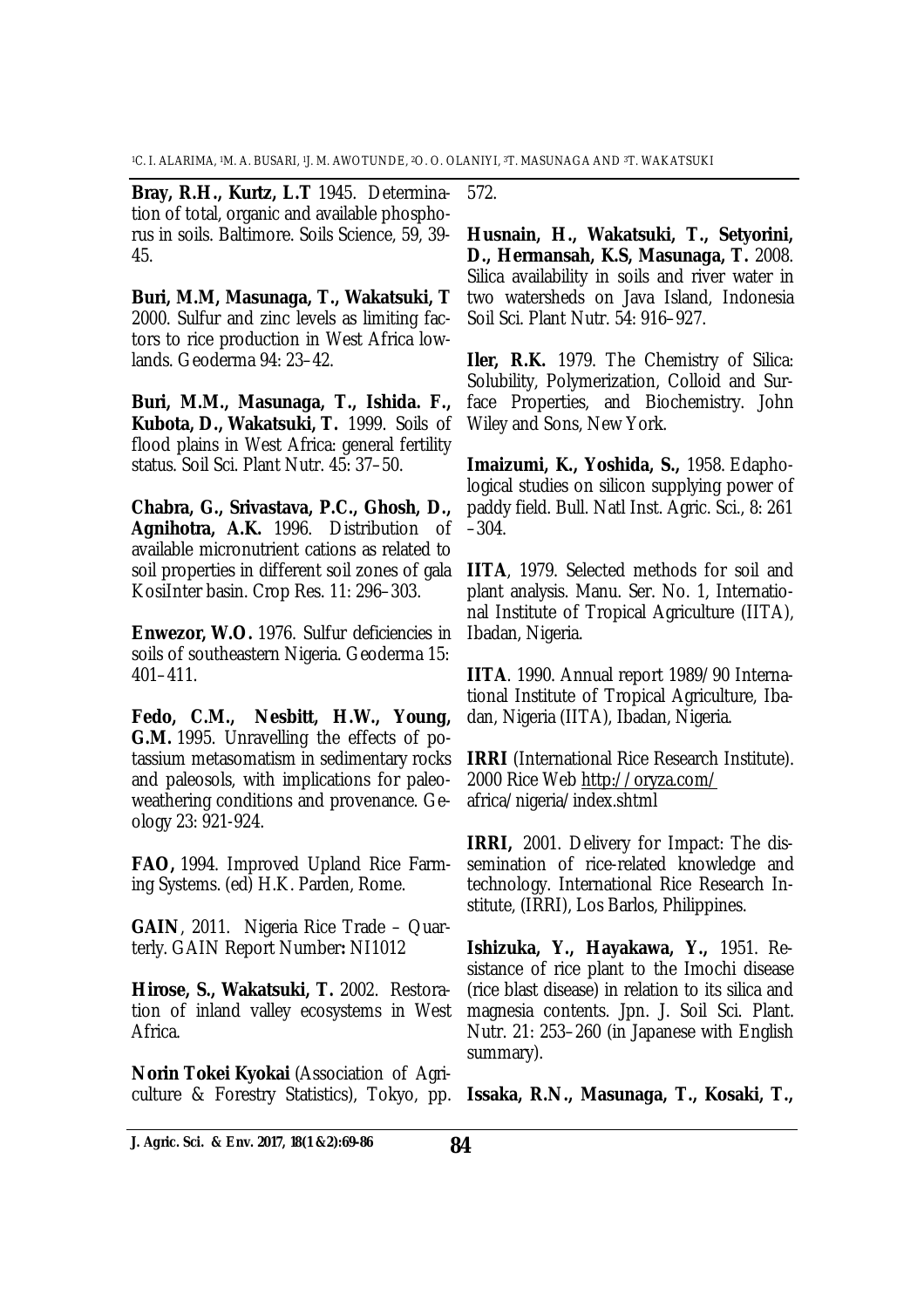in West Africa: General fertility parameters. Soil Sci. Plant Nutr. 42: 71–80.

**Kang, B.T., Okoro, E., Acquaye, D., Osiname, O.A.** 1981. Sulfur status of some Nigerian soils from the savanna and forest zones. Soil Sci. 132 (3): 220–227.

**Kawashima, R.** 1927. The preventing effect of  $SiO<sub>2</sub>$  for the "Imochi" sickness of paddy rice. Jpn. J. Soil Sci. Plant. Nutr. 1: 86 –91 (in Japanese).

Lair GJ, Zehetner F, Khan ZH, Gerzabek MH, 2009. Phosphorus sorption– desorption in alluvial soils of a young weathering sequence at the Danube River. Geoderma, 149: 39–44.

**Lund, E.D., Christy, C.D., Drummond, P.E.** 1999. Practical applications of soil electrical conductivity mapping. Proc. 2nd European Conference on Precision Agriculture. 11 – 15 July 1999. Denmark.

**Ma, J.F., Miyake, Y., Takahashi, E.**  2001. Silicon as a beneficial element for crop plants. In Silicon in Agriculture. Eds LE Datnoff, GH Snyder and GH Korndörfer, pp. 17–39. Elsevier, Amsterdam.

**McLean, E.O.** 1982. Soils pH and lime requirement. In Methods of Soils Analysis, No 9, Part 2. Eds Al Page, H Miller and DR Keeney, pp. 199–209. American Society of Agronomy, Incorporation, Soil Science Society of America, Incorportion Publisher, Madison.

**Miyake, Y., Takahashi, E**.1983. Effect of silicon on the growth of solution-cultured cucumber plant. Soil Sci. Plant. Nutr. 29: 71 –83.

**Wakatsuki, T.** 1996. Soils of inland valleys **NAMIS,** 2004. Nigeria Agricultural Marketing News Bulletin No. 4. [www.afmin.net.](http://www.afmin.net.)

> **Nelson, D.W., Sommers, L.E.** 1982. Total carbon, organic carbon and organic matter. In: Page, A. L.; Miller, R.H.; Keeney, D. R. (Eds.), Methods of Soil Analysis, Part 2. Soil Science Society of America, Madison, WI, pp. 539-579.

> **Ogasawara, M.** 1987. Trace element analysis of rock samples by X-ray fluorescence spectrometry, using Rh anode tube. Bulletin of the Geological Survey of Japan, 38(2), 57– 68.

> **Oladele, O.I., Wakatsuki, T,** 2010. Missing prerequisites for green revolution in Africa: Lessons and challenges of *sawah* rice ecotechnology development and dissemination in Nigeria and Ghana. *J Food, Agric. Environ.*  8 (2): 1014-1018.

> **Olayemi, J.K,** 1997. The Nigerian Rice Industry: Performance, Problems and Prospects. A Research Report prepared for FAO, Rome, December.

> **Osiname, O.A., Kang, B.T.** 1975. Responses of rice to sulfur application under upland conditions. Commun. Soil Sci. Plant Anal. 6: 585–598.

> **Oyediran, G.O.** 1990. Genesis, classification and potential productivity of selected wetlands in the savanna ecosystem of Nigeria. PhD Thesis, Obafemi Awolowo University, Nigeria.

> **Pereir, A.J., Chavan, A.S., Varade, P.A.**  1986. Physico-chemical properties and micronutrient status of the Mango orchard hill soil of Konkan. J. Maharastra Agric. Univ., 11(2): 134–136.